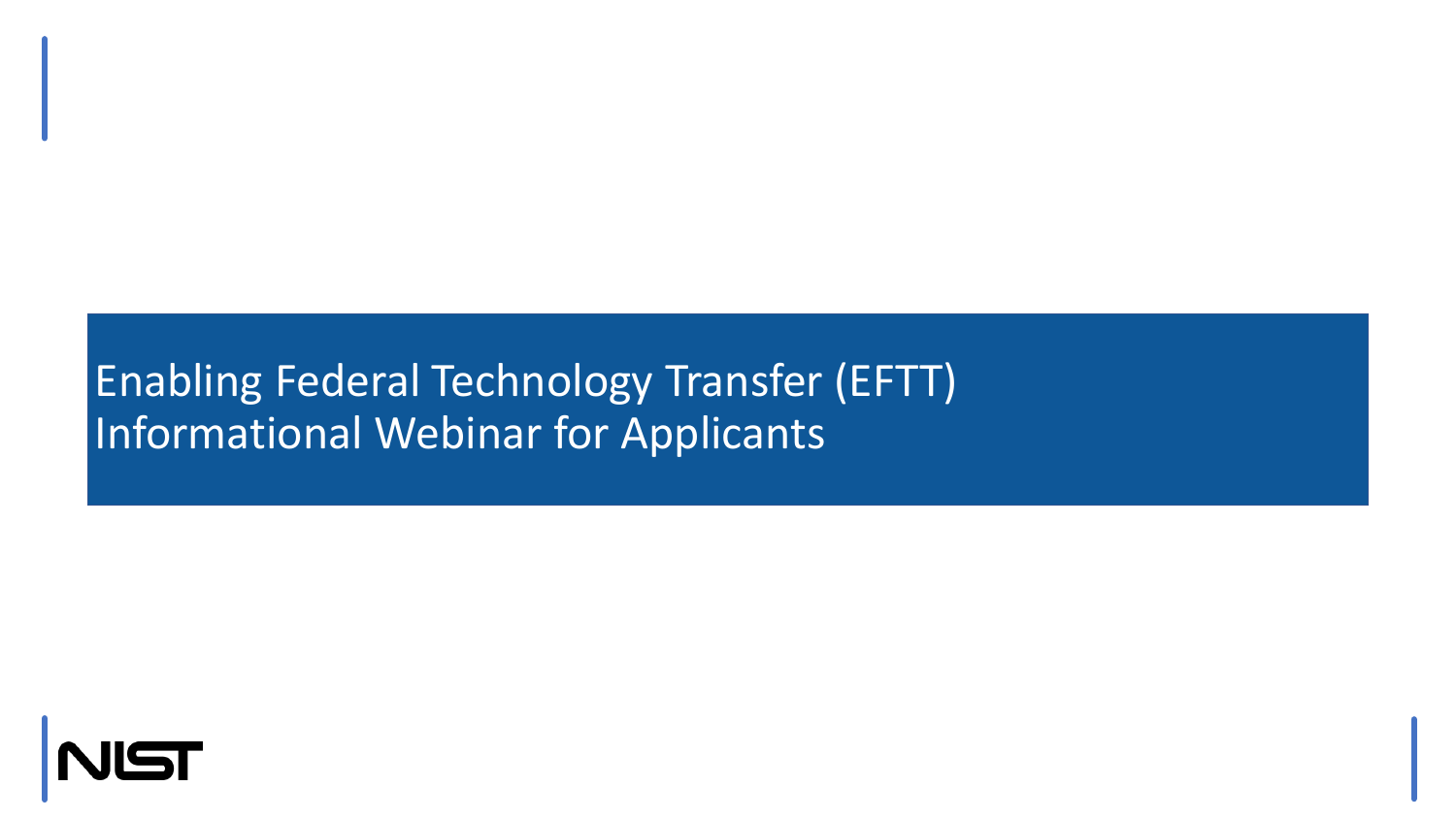### Speakers

- Courtney Silverthorn, Deputy Director, TPO, NIST
- Dean Iwasaki, Grants Officer, NIST

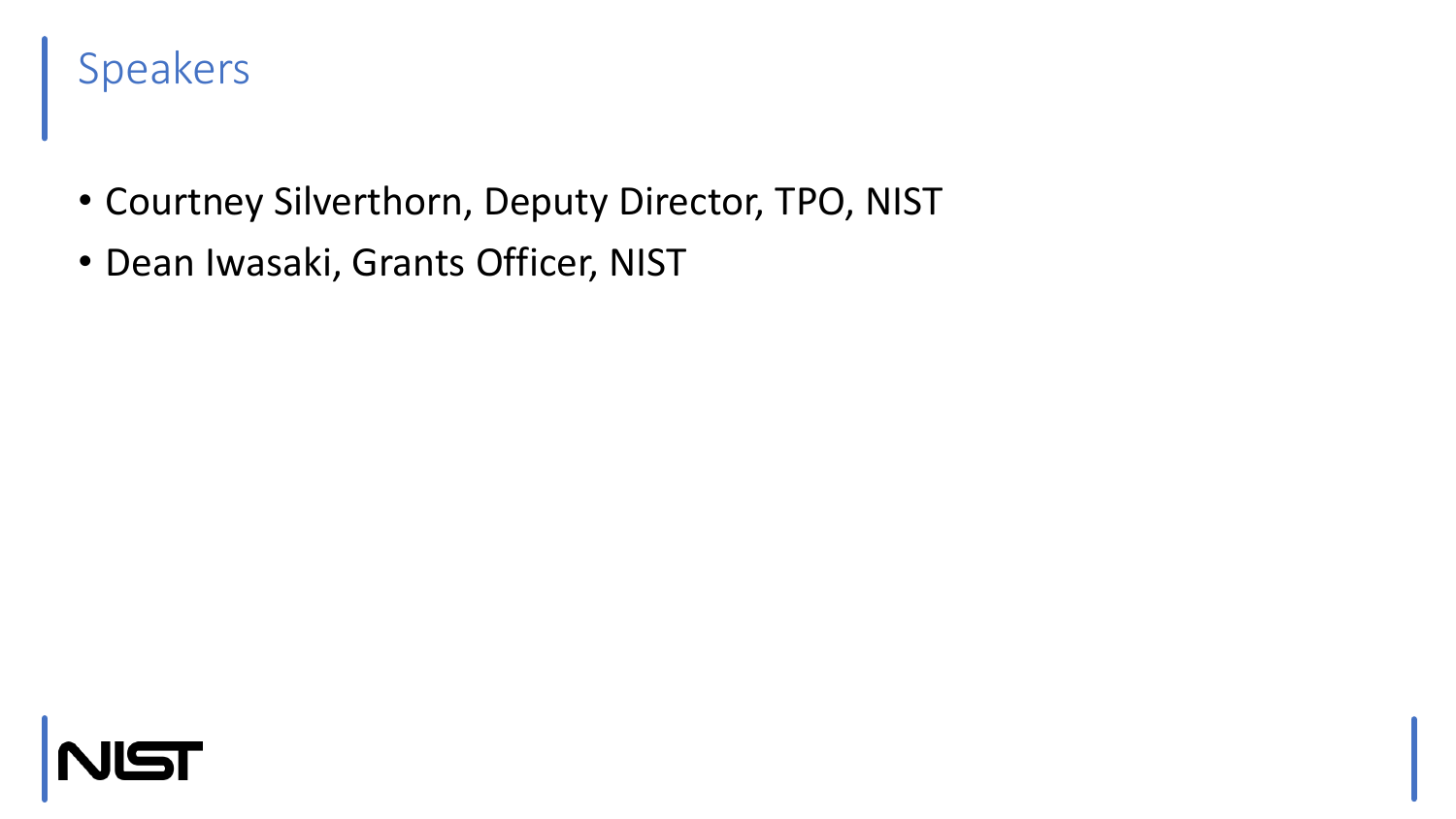### Webinar Housekeeping: Attendee Participation



Attendees will be muted during the presentation. Submit questions and comments via the Chat box on the right sidebar.



Today's presentation is being recorded and will be posted on [http://www.nist.gov/tpo/EFTT.](http://www.nist.gov/tpo/EFTT)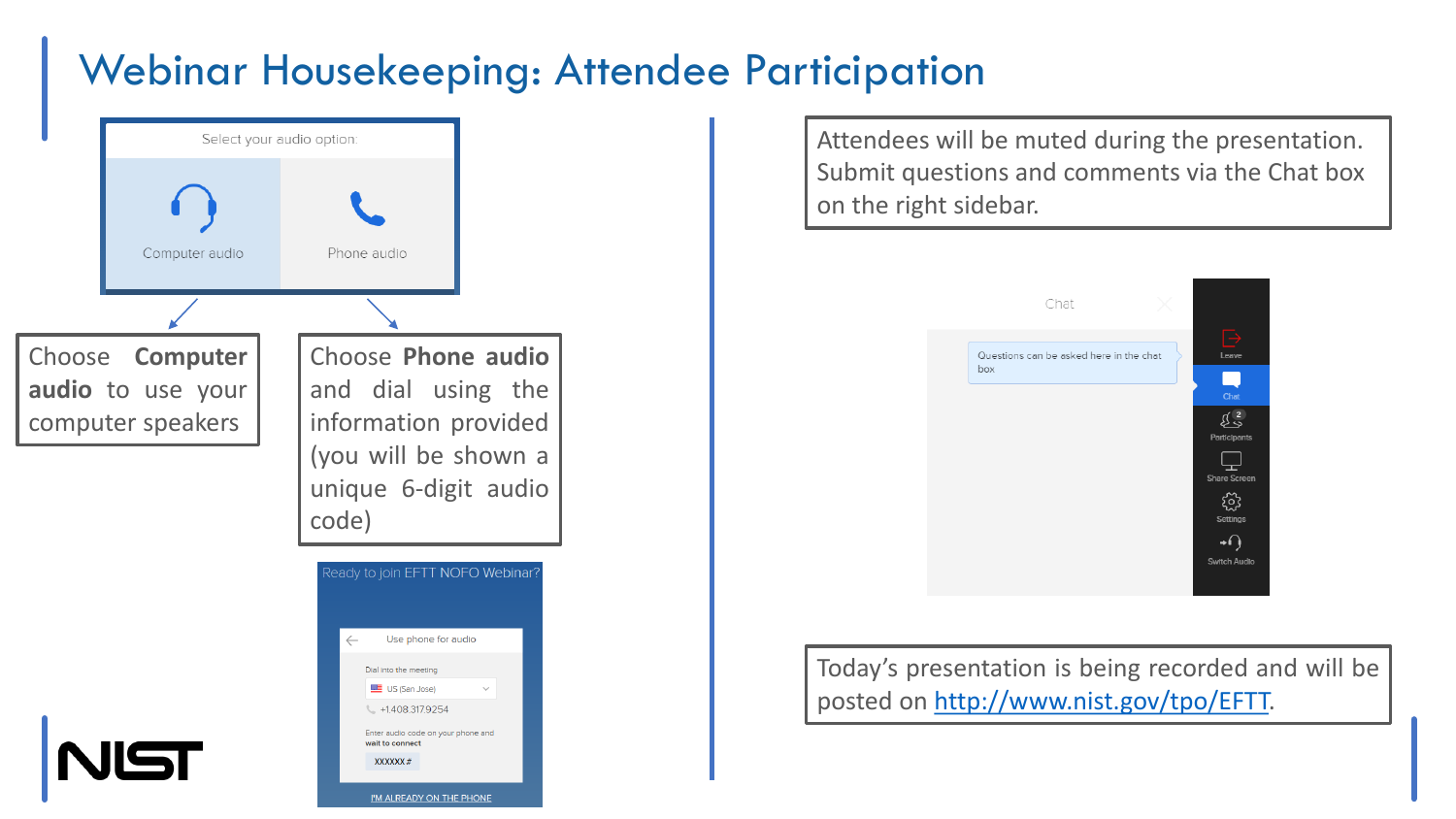### Agenda

- **Overview of the EFTT funding opportunity**
- **Eligibility**
- **Background and Context**
- **NOFO Goals**
- **Application overview, content and form, criteria, and general tips**
- **Important dates and contacts**
- **Questions and answers session**

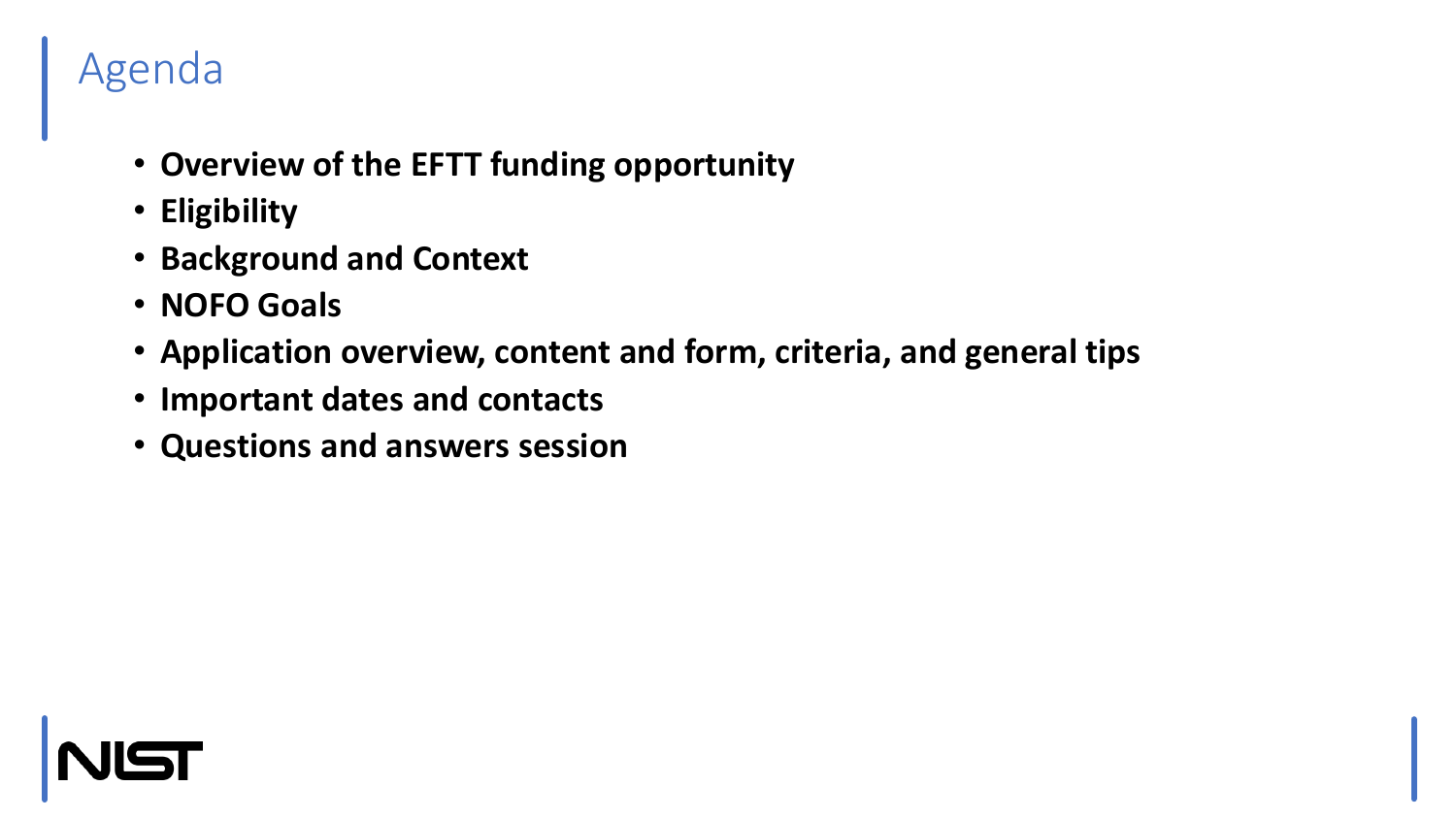#### **Overview**

**The Notice of Funding Opportunity (NOFO) 2019-NIST-TPO-02 document is the official competition document.** The following presentation is only a summary of the NOFO document. Please review this document thoroughly prior to starting the application process. Any apparent or actual conflict between the NOFO and this presentation must be resolved in favor of the NOFO.

The NOFO announcement can be found at <https://www.nist.gov/sites/default/files/documents/2019/06/17/2019-nist-tpo-02.pdf>

If you have questions about the NOFO instructions, please contact [courtney.silverthorn@nist.gov](mailto:courtney.silverthorn@nist.gov) or [dean.iwasaki@nist.gov](mailto:dean.iwasaki@nist.gov)

See our Frequently Asked Questions page on our EFTT opportunity website at [https://www.nist.gov/tpo/EFTT.](https://www.nist.gov/tpo/EFTT)

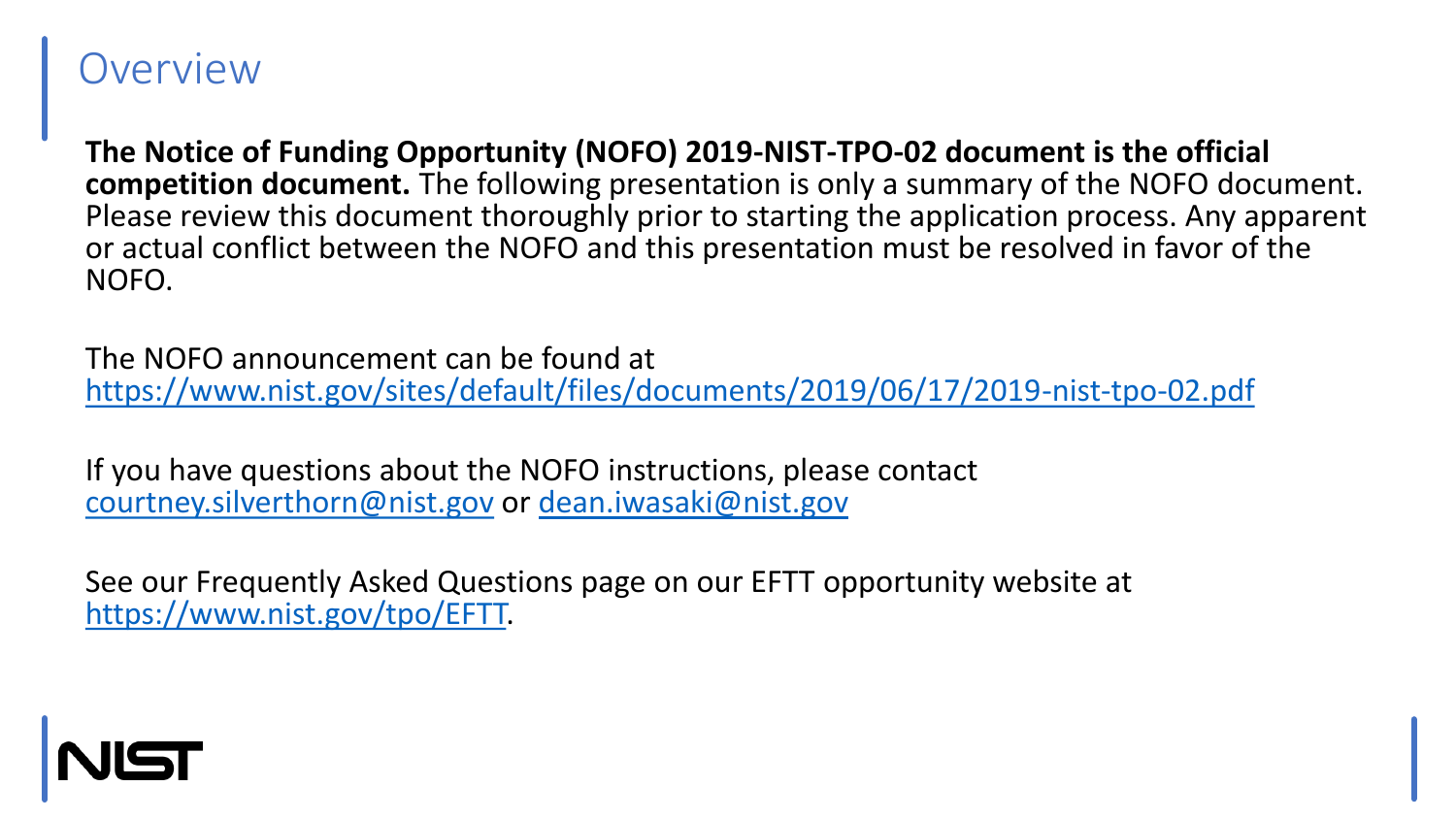### **Overview**

#### **Overview of the EFTT Opportunity: Program Purpose**

- Improve the outcomes of the \$50B invested in research and development (R&D) at Federal Laboratories across the country through technology transfer (T2)
- Collaborate with academia and industry on the development of outreach and educational programs, tools, and best practices that will enhance the ability of the academic and private sectors to engage with Federal Laboratories in technology transfer and research commercialization
	- developing the necessary tools and services to promote the utilization of Federal intellectual property, user facilities, and other R&D resources by non-Federal partners
	- creating a suitable education and training infrastructure in technology transfer for the relevant stakeholders
	- engaging the industry, academic, and state and local government communities to facilitate access to Federal R&D collaborations and Federal technology transfer opportunities on both a regional and a national level

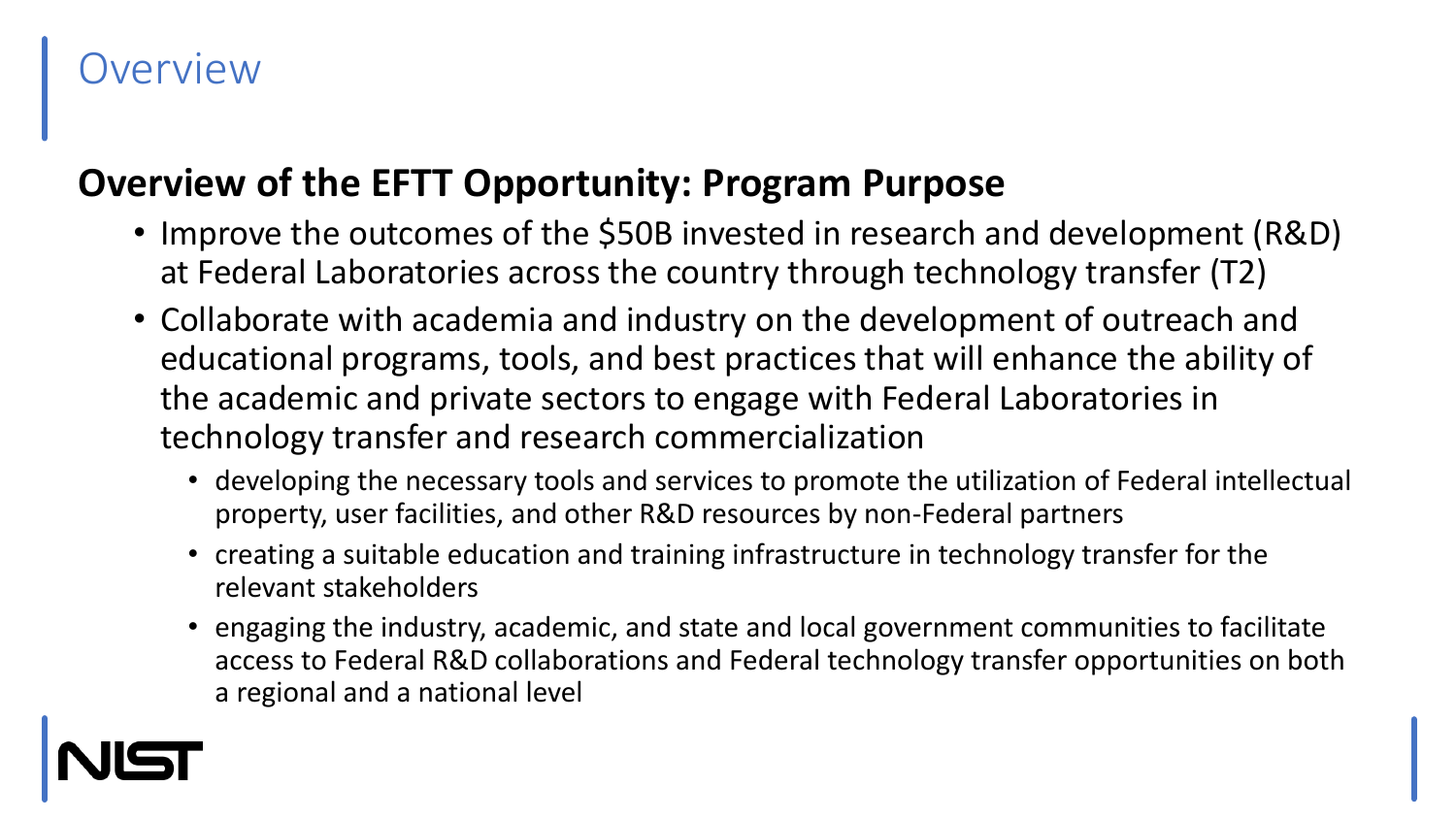### **Eligibility**

- **This NOFO is open to all non-Federal entities organized and operated in the United States and its territories**. Eligible applicants include accredited institutions of higher education; non-profit organizations; for-profit organizations incorporated in the United States; and state, local, territorial, and Indian tribal governments.
- Foreign organizations, individuals and unincorporated sole proprietors are not eligible to apply under this NOFO.
- NIST will only consider one application per applicant; however, an applicant entity may be proposed as a subrecipient, contractor, or unfunded collaborator within applications submitted by other entities.

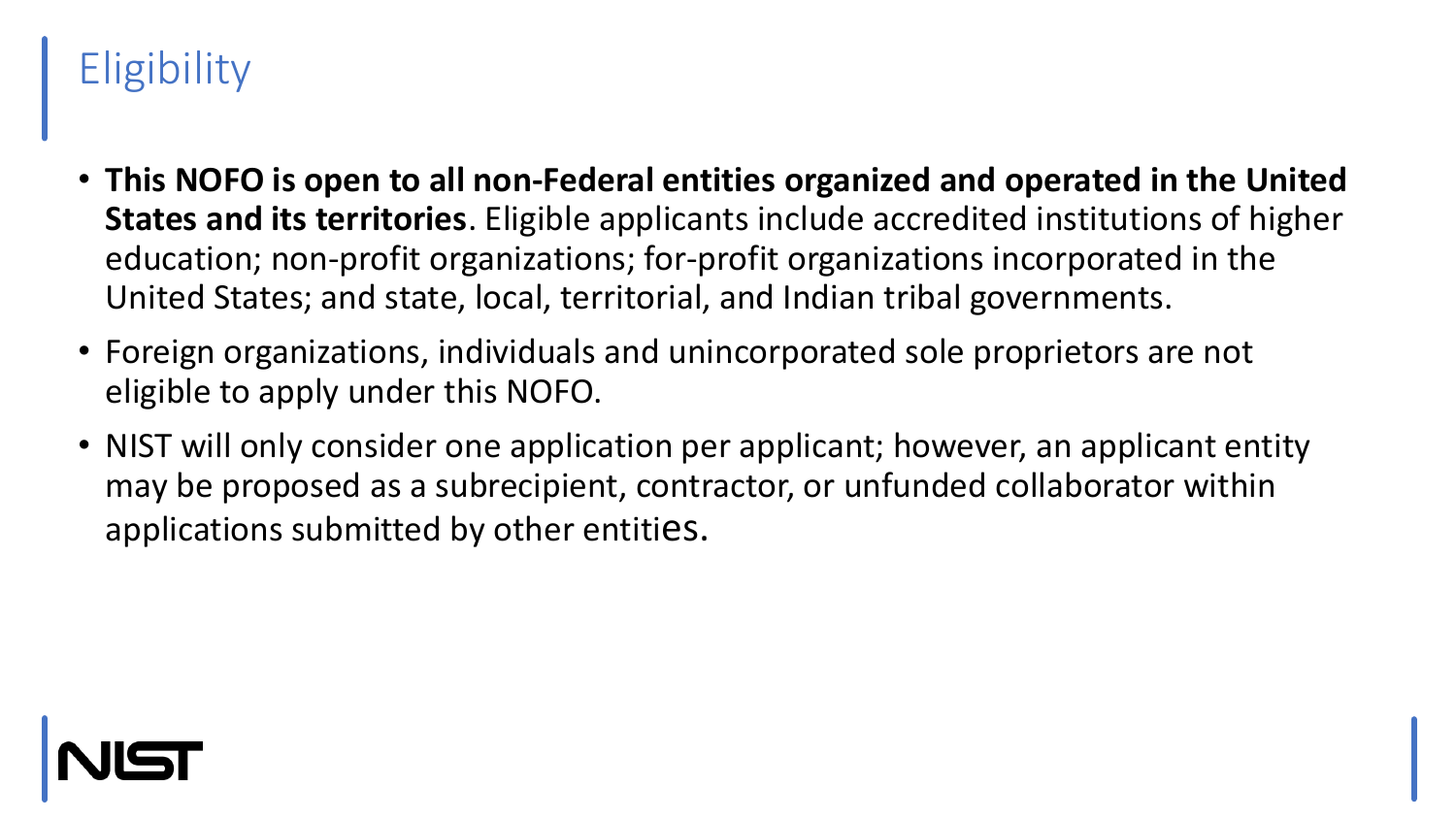### Background

### **Federal Laboratory Consortium**

- The FLC is a "quasi-governmental organization" chartered by Congress to strengthen and promote Federal T2 nationwide
- Established by the Federal Technology Transfer Act of 1986 (15 U.S.C. 3710(e))
- Rather than direct appropriations, FLC is funded by a "tax" on Federal intramural R&D budgets
- NIST serves as the Host Agency for the FLC, collecting and disbursing funding to support FLC activities (15 U.S.C. 3710(e)(7)) and providing other administrative support (15 U.S.C. 3710(e)(4)) at the request of the FLC Executive Board



**Federal Laboratory Consortium** for Technology Transfer

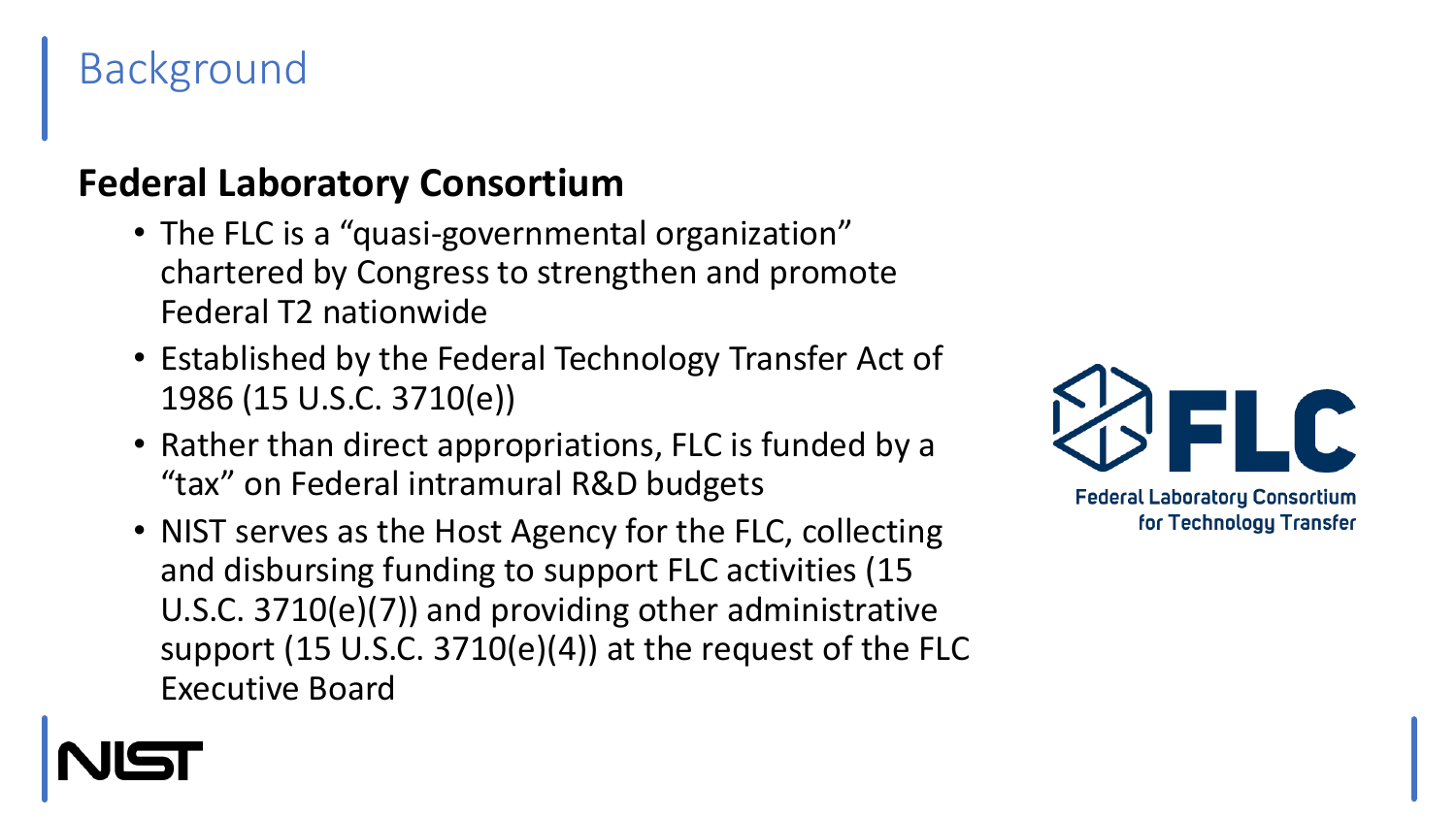### Background

#### **Current FLC Structure and Governance**

- National organization and six regions
- Over 300 Federal Labs across the country
- Volunteer Executive Board of elected and appointed officials
	- Nationally Elected: Chair, Vice Chair, Recording Secretary, Finance Officer, six Members-At-Large
	- Regionally Elected: Regional Coordinators
	- Appointed: Committee Chairs (Communications, Program, State & Local Government, Awards, Legal Issues), Host Agency Representative, National Advisory Council Chair
	- Non-Voting: Past Chair

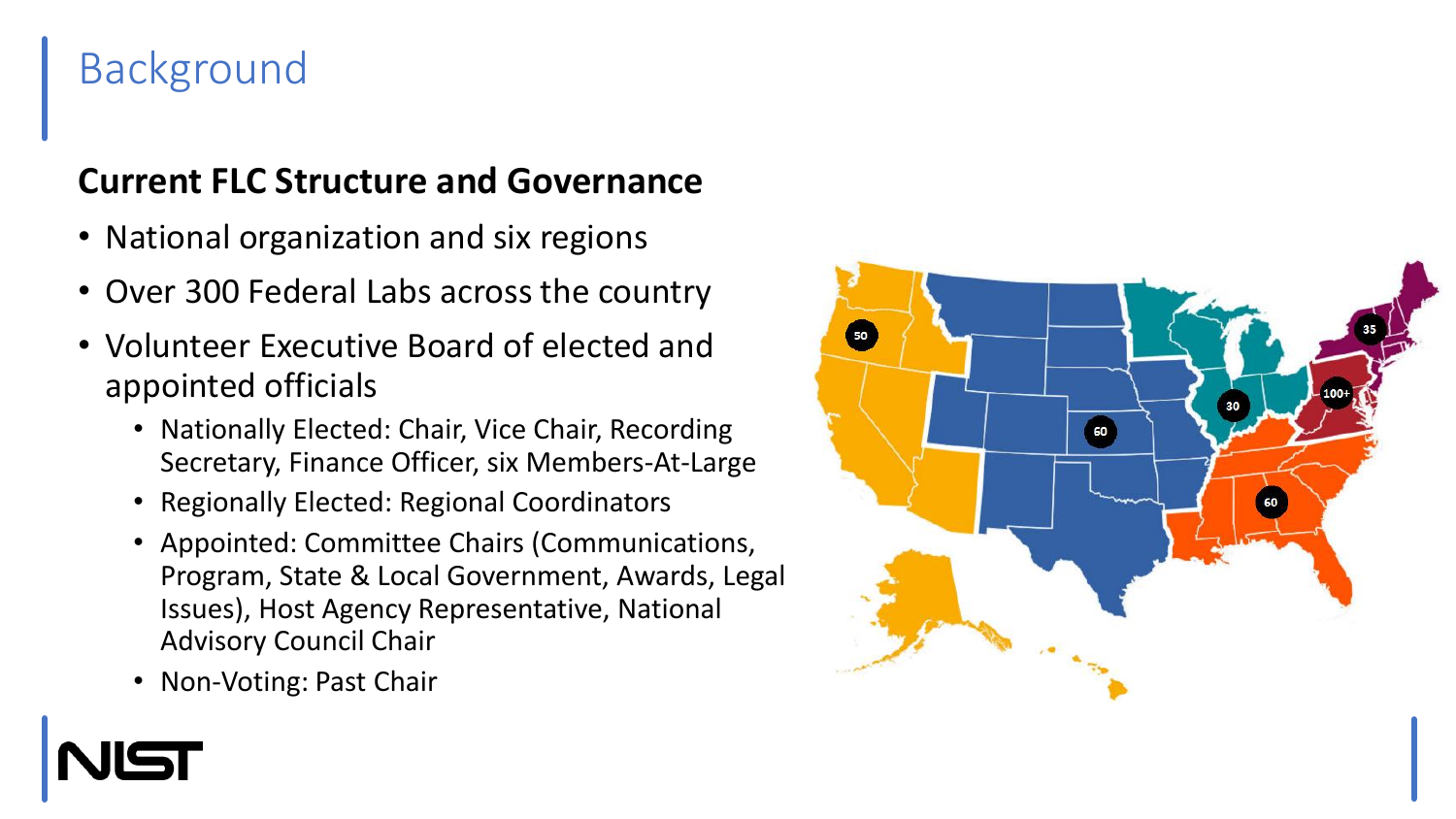### Background

### **FLC 2019 Strategic Plan**

- The FLC Executive Board undertook an extensive strategic planning process in FY19 to update the 2015-2019 Strategic Plan for the next five years.
- A Draft Strategic Plan was made available on the FLC website in June 2019: <https://www.federallabs.org/flc-policies/2019-strategic-plan-draft>
- The NOFO Goals align with the three strategic areas of the FLC: Promote, Educate, and Facilitate.
- The awardee will collaborate with the FLC Executive Board, including NIST, in areas that will enable the implementation of the long-term vision and mission of the FLC.

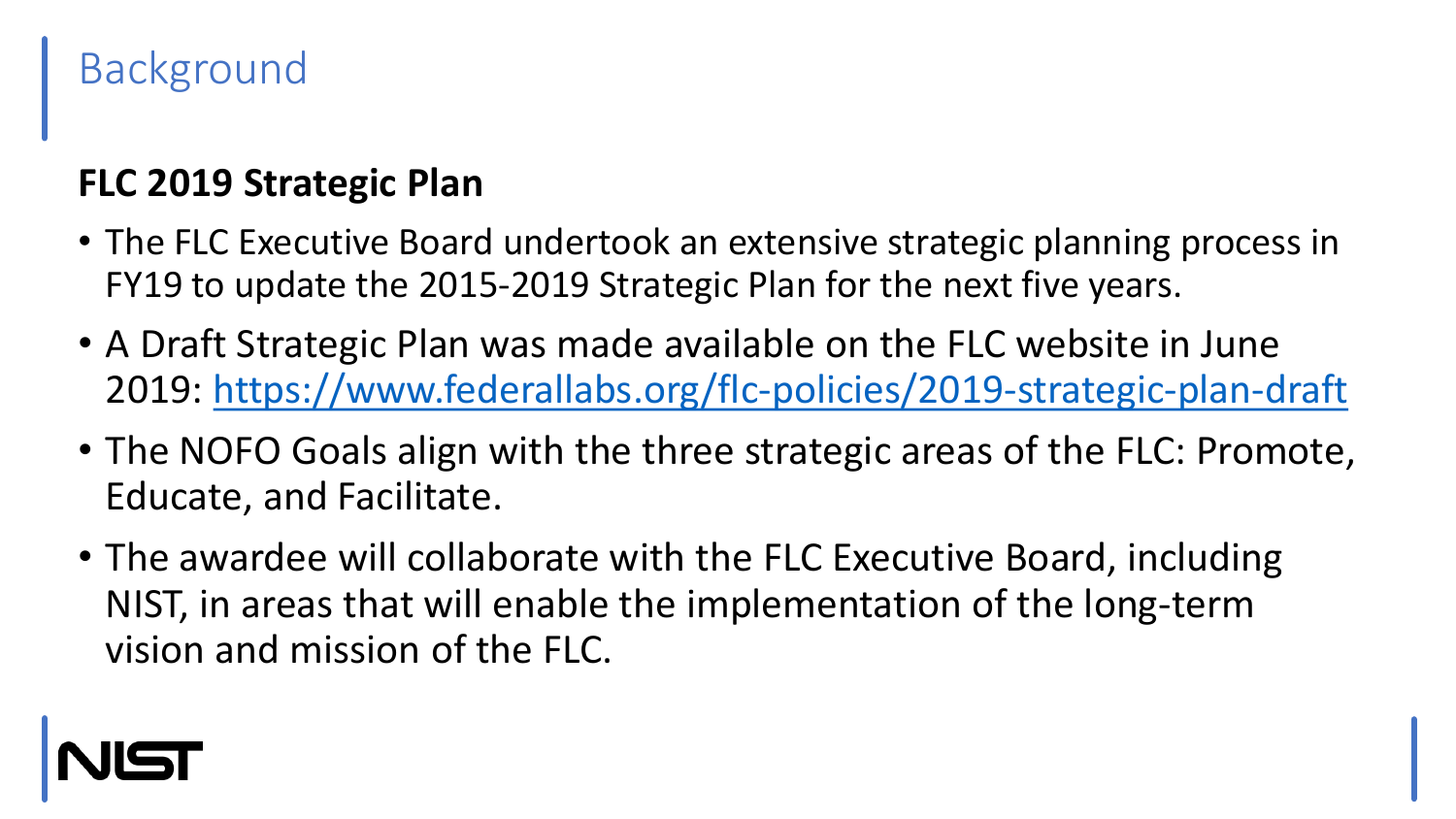

## **THE STRATEGIC FOCUS**

**PROMOTE:** Actively promote availability, benefit, and value of Federal laboratory assets through technology transfer (T2) to improve national economic prosperity and execution of lab missions.

**EDUCATE:** Provide progressive full spectrum education and training (E&T) and networking opportunities for Federal T2 professionals and key internal stakeholders.

**FACILITATE:** Proactively engage and leverage partnerships that connect relevant private sector partners with individual Federal laboratories to increase measurable outcomes.





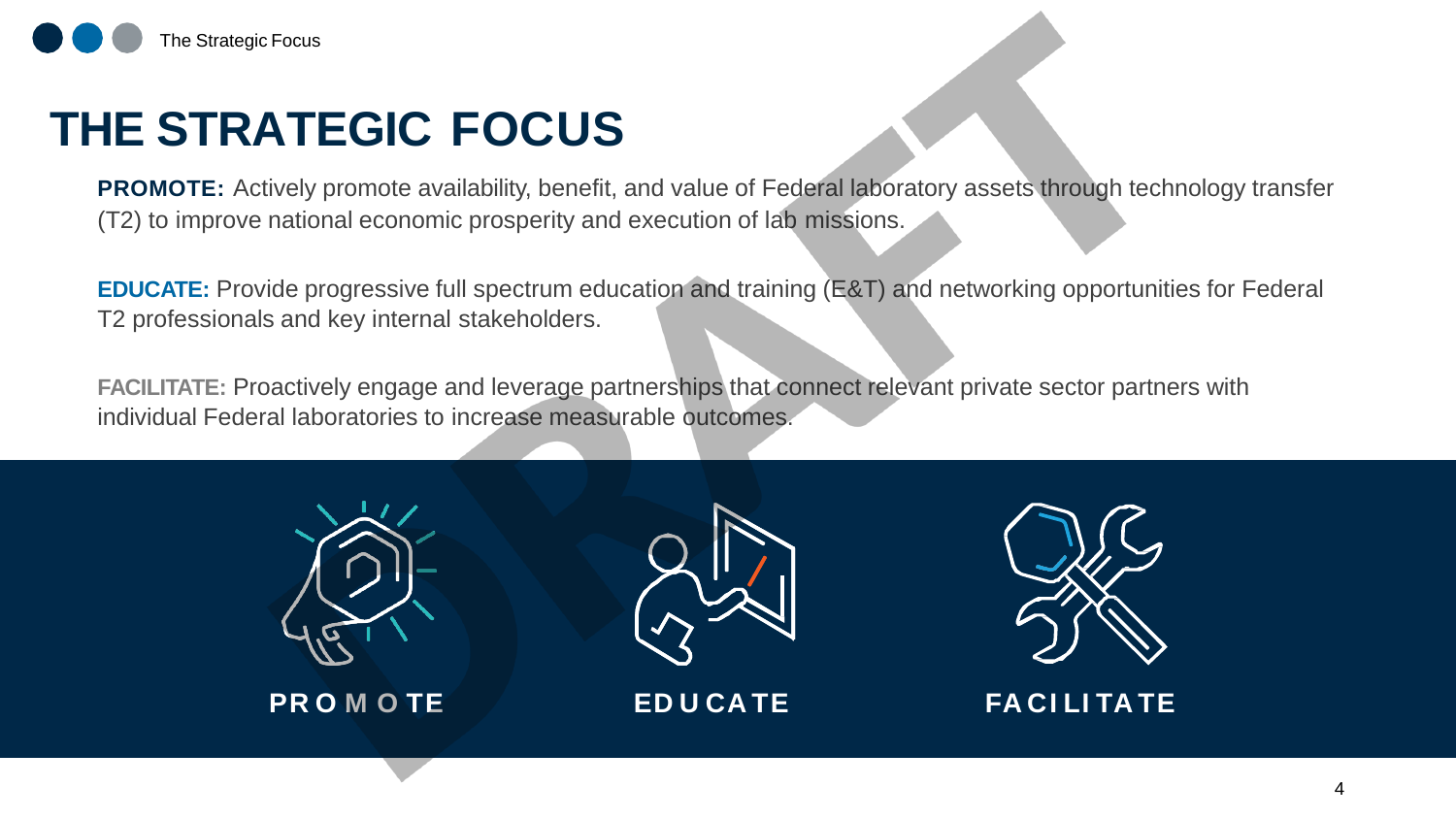



*Actively promote availability, benefit, and value of Federal laboratory assets through technology transfer (T2) to improve national economic prosperity and execution of lab missions.*

#### **GOALS:**

- 1. Provide clear and simple communication and messaging of opportunities, benefit, and value available through T2 to the lab leadership and technical staff, national leadership, private sector, and other key stakeholders. (**communication strategy and plan**)
- Leverage and expand on line tools and resources that promote awareness of and access to available lab assets to the private sector and other key stakeholders. (**tools and services**)
- 3. Recognize the T2 community's best practices and top performers. (**awards**)

### **OUTCOME:**

Persistent awareness through intentional messaging to lab leadership, national leadership (executive & legislative branches) as well as FLC's traditional external audiences (private sector, State and local government, etc.).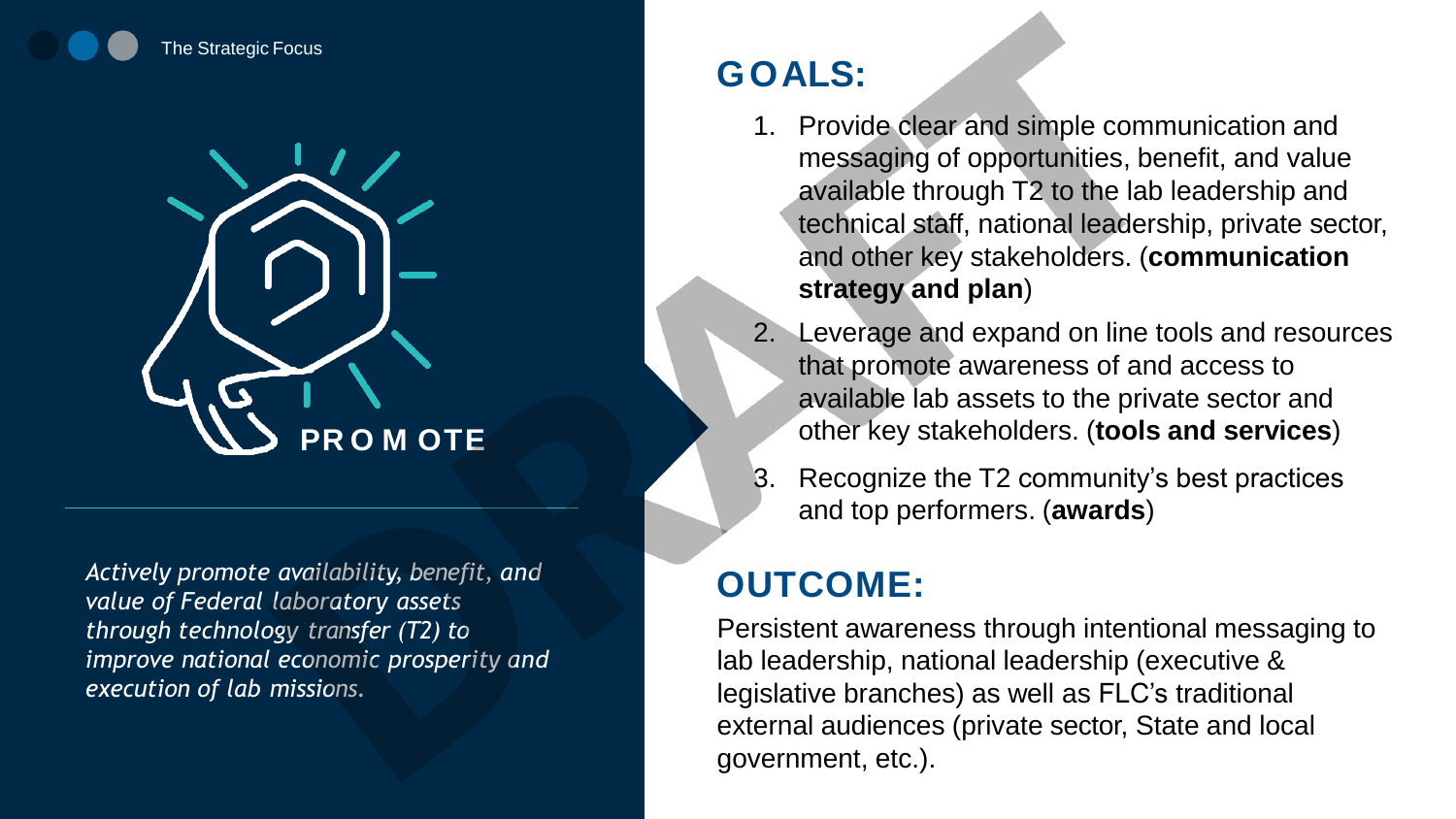### NOFO Goal #1 – "Promote"

- **Goal #1: Development of the necessary tools and services to promote the utilization of Federal intellectual property, user facilities, and other R&D resources by the non-Federal sector.**
	- The academic and private sectors rely on resources that allow them to access available technologies, user facilities, and other data that will enable them to engage with Federal labs.
	- To address the EFTT program goal to promote utilization of Federal T2 resources by outside partners, applicants should focus on:
		- Proposed methods to enable information sharing with non-Federal stakeholders regarding Federal T2 resources, improve communication between Federal labs and internal and external partners, and increase recognition of Federal T2 opportunities and successes
		- Metrics that will demonstrate that these methods are successful in increasing the utilization of Federal T2 resources.

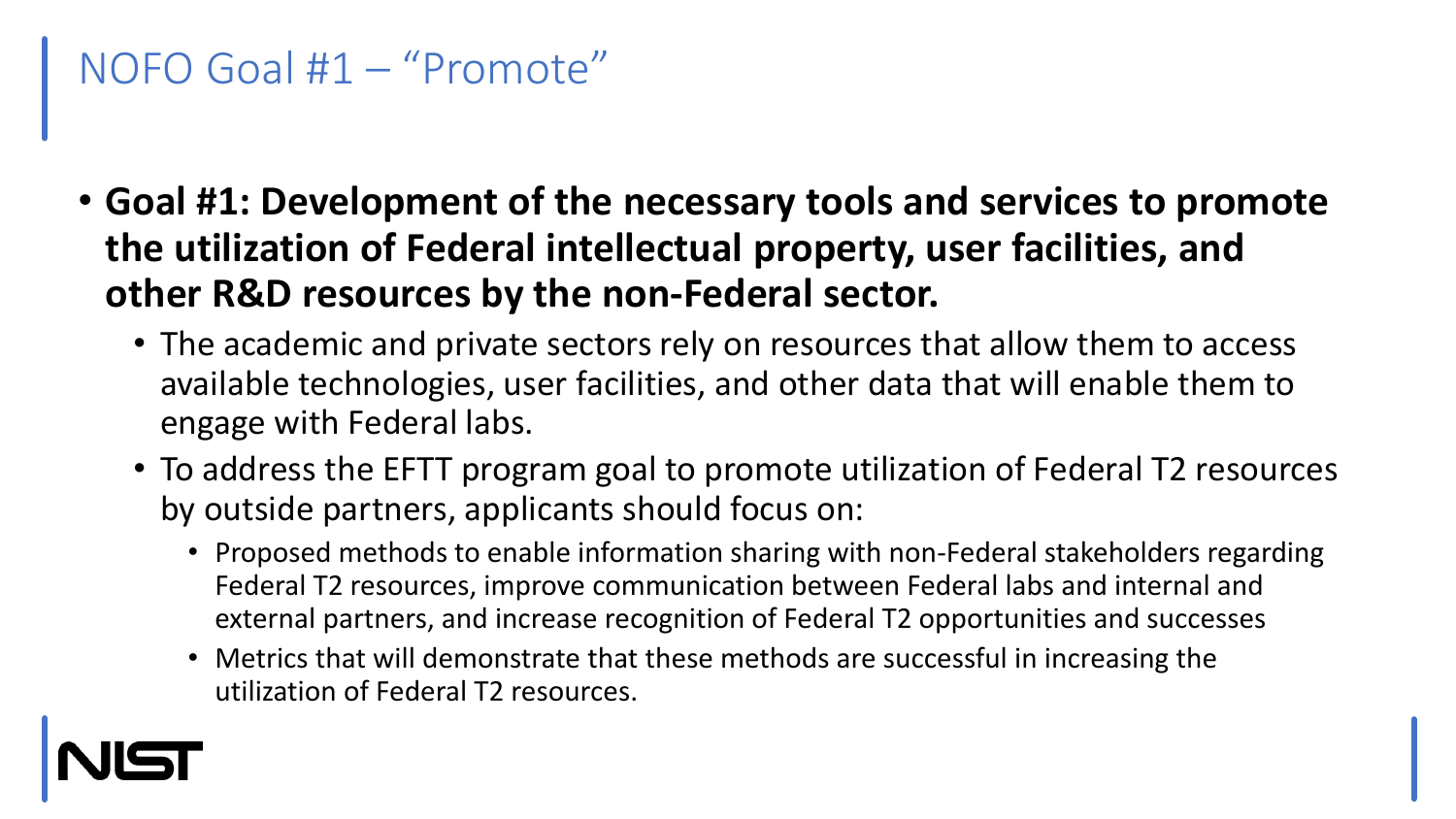### NOFO Goal #1 – "Promote"

#### EFTT Program activities could include:

- Online resources that stakeholders may access to search for available technologies, user facilities, and other data that will enable them to engage with Federal labs, including a centralized FLC website
- Resources that will enable Federal T2 professionals to improve their laboratory's or agency's T2 activities and engagements with stakeholders
- Internal awards, success stories and case studies, technical or trade publications, and creation/distribution of other materials

#### Examples of prior FLC promotional tools have included:

- FLC Business (<https://www.federallabs.org/flcbusiness>) which provides the ability to search for available Federal IP and user facilities
- Lab Tech In Your Life [\(https://www.federallabs.org/successes/labtech-in](https://www.federallabs.org/successes/labtech-in-your-life)your-life) which highlights technology transfer successes via everyday products in the home
- A Success Stories database [\(https://www.federallabs.org/successes/success-stories\)](https://www.federallabs.org/successes/success-stories)
- National and Regional Awards programs
- Public reports and other printed and/or digital materials about the activities and impacts of the FLC
- Newsletters and social media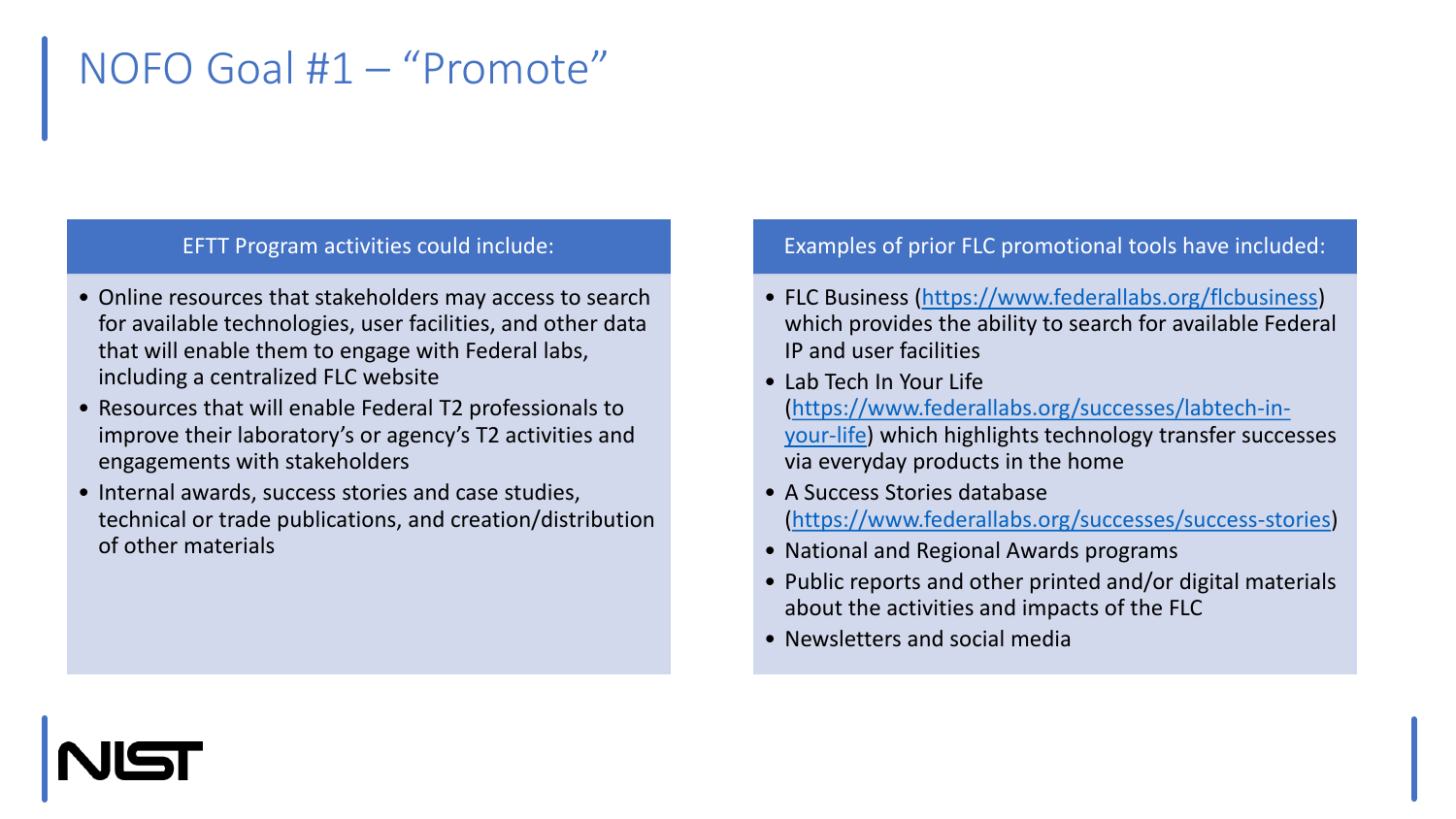



*Provide progressive full spectrum education and training (E&T) and networking opportunities for Federal T2 professionals and key internal stakeholders.*

### **GOALS:**

- 1. Provide a robust training program for Federal T2 professionals delivered through state of the art mechanisms. (**T2 professional training**)
- 2. Provide education & training to address two major 'gaps' in the Federal T2 community: (1) T2 professionals communicating how T2 delivers value and benefit to the mission of the lab. (defining the value proposition) and (2) lab leadership and technical staff on the value and benefit to the mission of the lab. (**executive education**)
- 3. Provide and expand intentional networking and sharing of best practices within the Federal lab T2 community. (**networking**)

### **OUTCOME:**

Internal training of Federal lab employees is in focus through a 'pipeline' approach (intentional, progressive), enhanced networking, and addressing the recognized gap of communicating up the chain.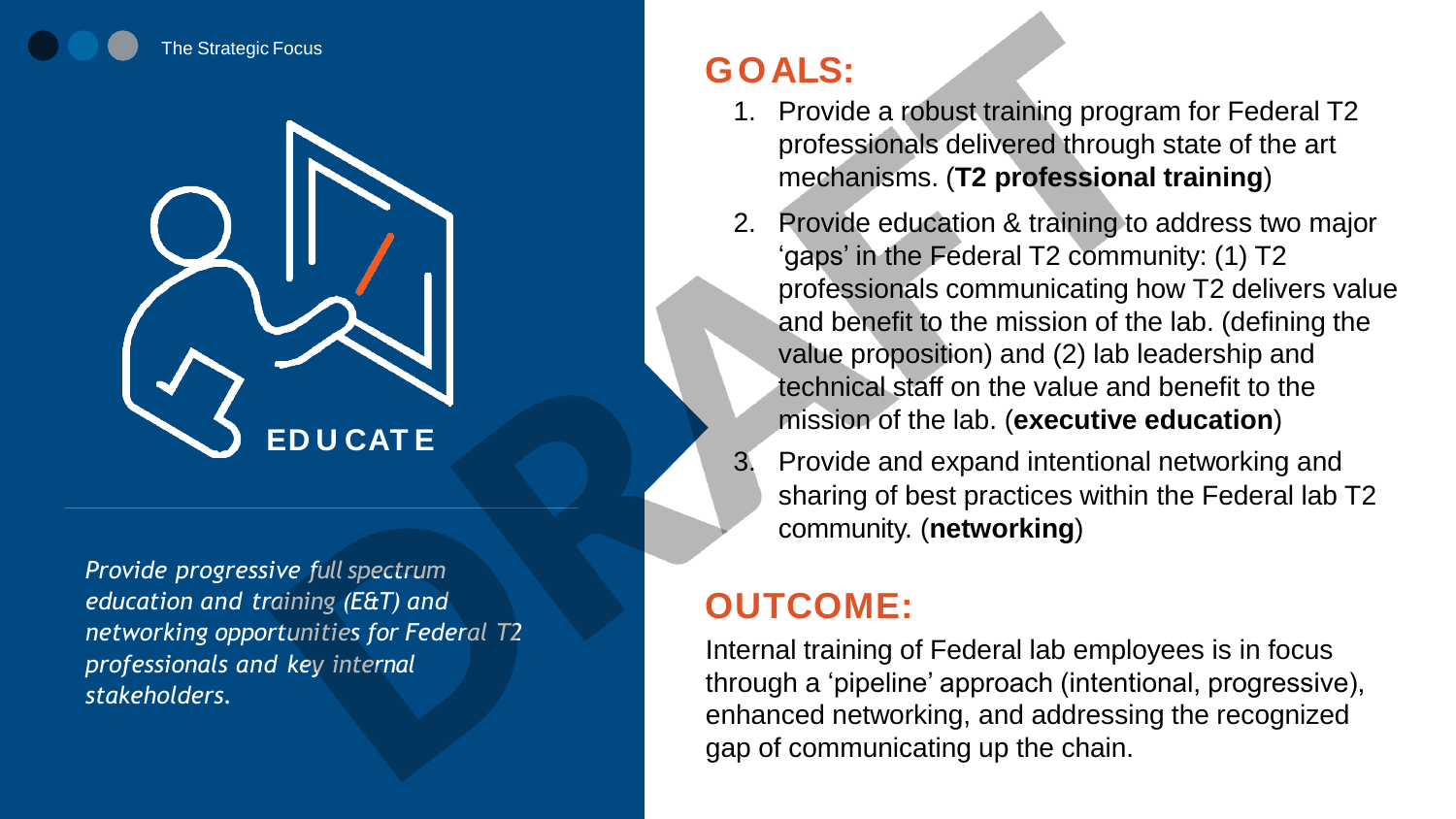## NOFO Goal #2 – "Educate"

- **Goal #2: Creation and implementation of a suitable education and training infrastructure in T2 for the relevant stakeholders.**
	- An important component of the FLC's mission is T2 education. This currently comprises a full day of training at the FLC's National Meeting at different levels of expertise (Beginner, Intermediate, and Advanced) as well as regional and online trainings on different topics. The national meeting and regional meetings also enables the sharing of best practices in T2 and commercialization.
	- To address the EFTT program goal to support educational efforts in T2, applicants should focus on:
		- Proposed methods to provide T2 education and training to a diverse T2 workforce and relevant stakeholders
		- In-person and electronic methods to enable the sharing of educational material and best practices
		- Metrics that would capture success in increasing the education of the T2 workforce and their partners, as applicable

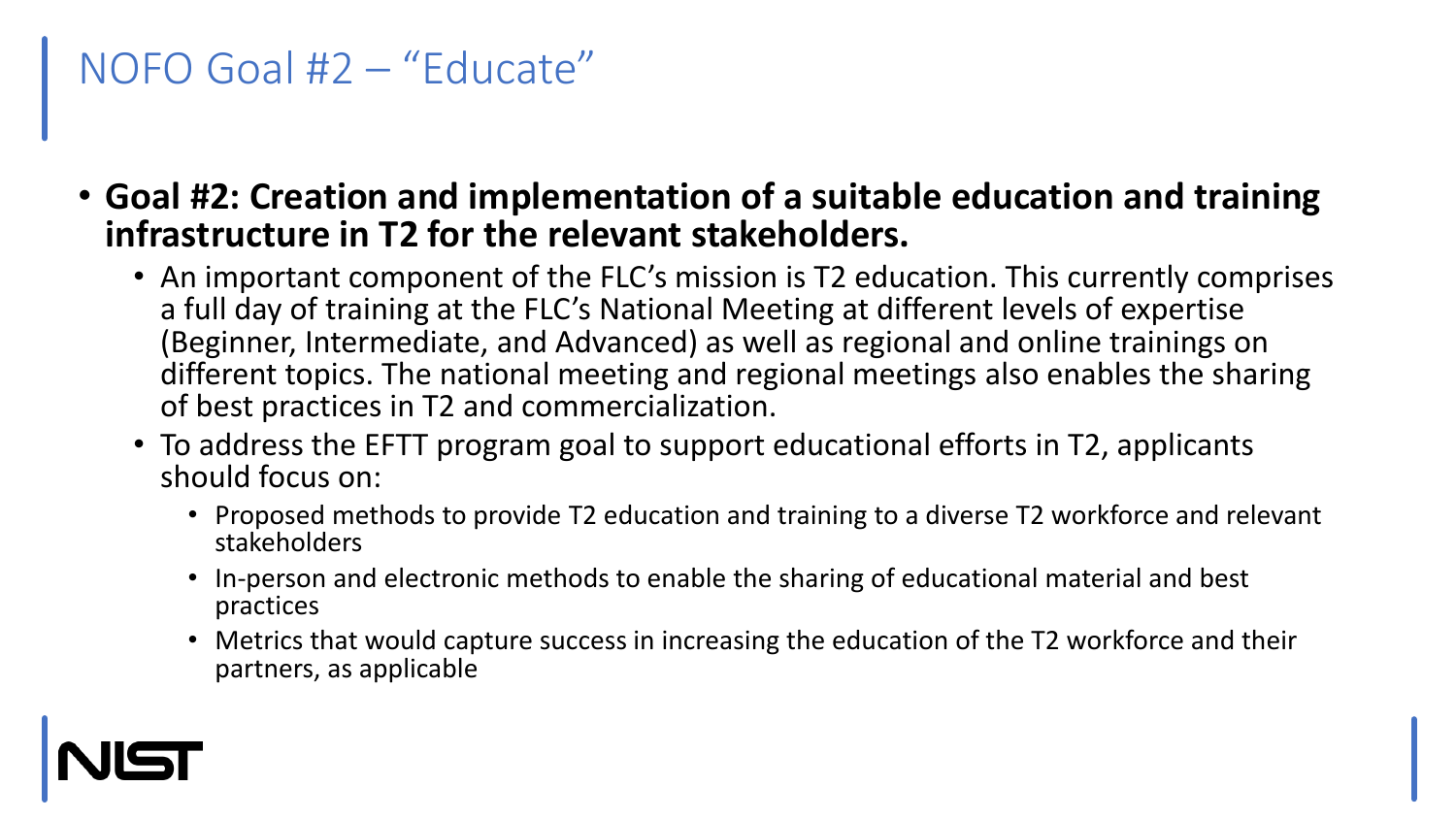### NOFO Goal #2 – "Educate"

#### EFTT Program activities could include:

- Education, training, and workforce development courses and materials, to enhance T2 capabilities both within agencies and for the public
- Sharing of best practices, both within the Federal T2 community and, where appropriate, with the industry and academic communities, through inperson and/or electronic means, including at the Annual FLC Meeting and regional FLC meetings

#### Examples of prior FLC educational efforts have included:

- In-person training topics on Cooperative Research and Development Agreements, Licensing and Negotiation, Marketing, Engaging the External Ecosystem, and Technology Valuation
- National and Regional Meetings
- T2 Playbook [\(https://www.federallabs.org/t2](https://www.federallabs.org/t2-toolkit/t2-playbook) toolkit/t2-playbook) to share best practices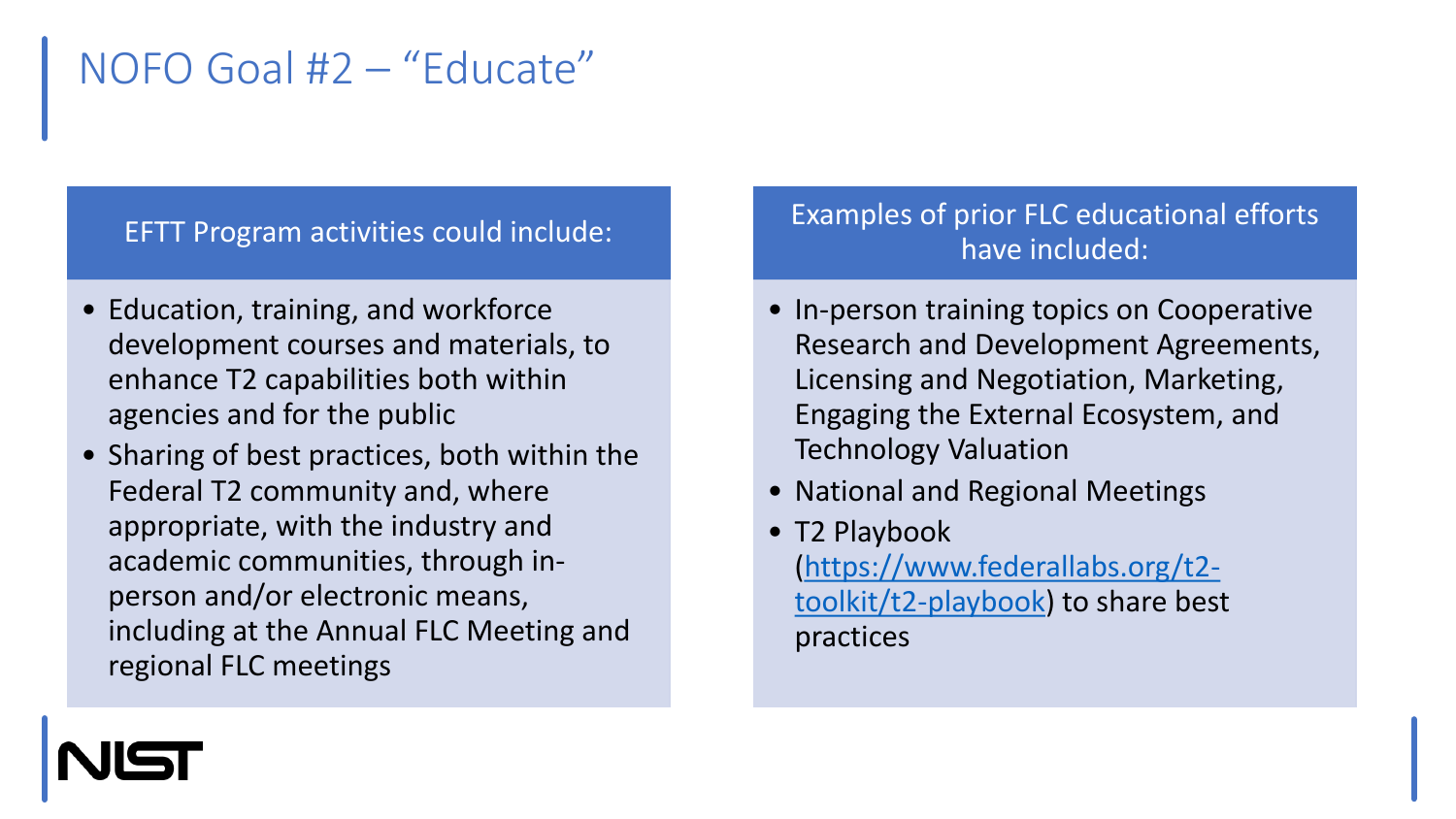



*Proactively engage and leverage partnerships that connect relevant private sector partners with individual Federal laboratories to increase measurable outcomes.*

#### **GOALS:**

- 1. Provide pilots, programs, and events that deploy "outreach" efforts to increase company to lab transactional opportunities. (**pilots and programs**)
- Identify and establish strategically aligned relationships with intermediary partners that connect relevant communities of interest (technical, geographical, market, etc.) with Federal labs for interactions. (**strategic partnerships**)

#### **OUTCOMES:**

External tangible partnerships are in focus; resulting in measurable quality outcomes at the individual lab level.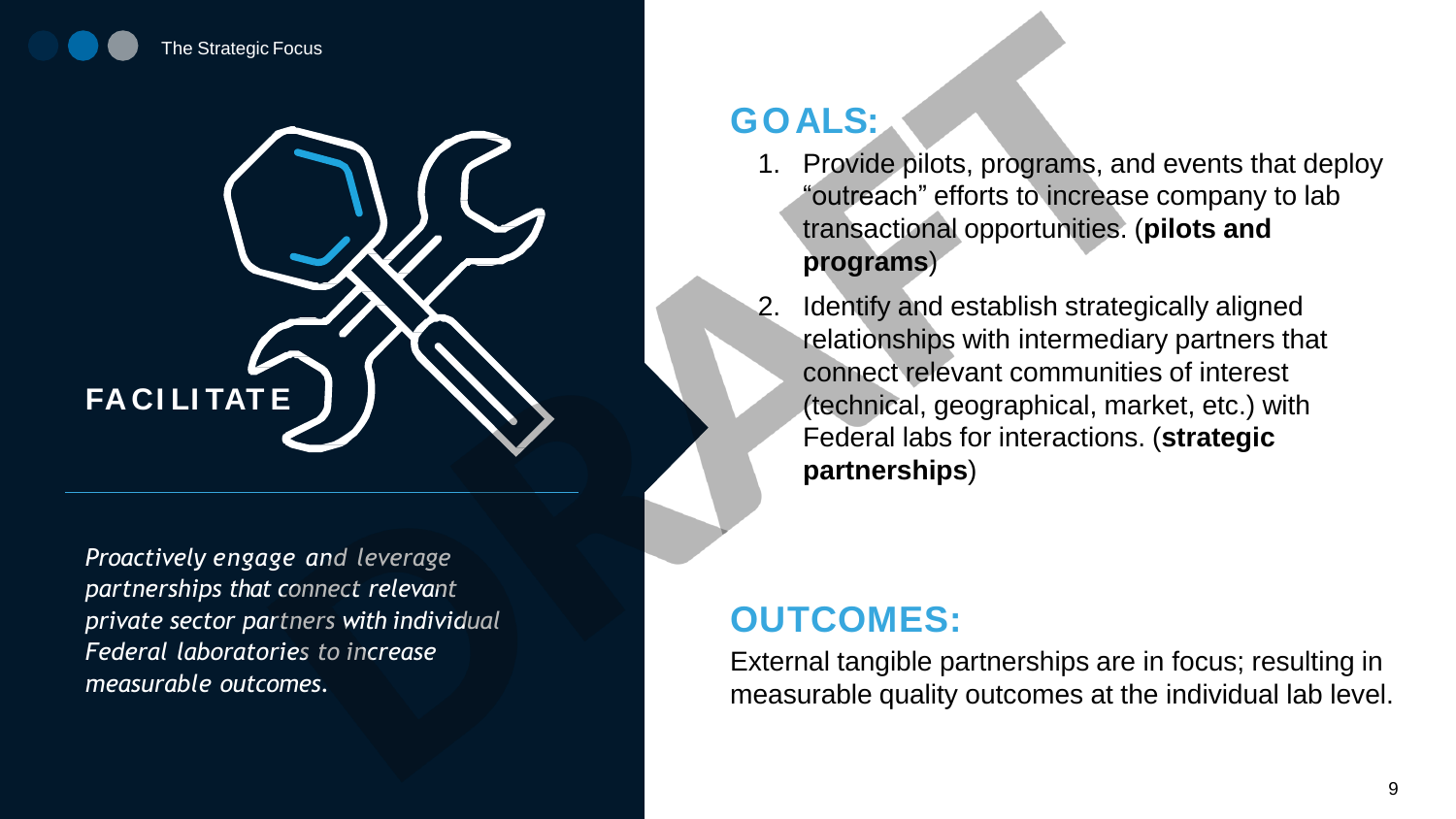## NOFO Goals – "Facilitate"

- **Goal #3: Engagement with FLC stakeholder communities to facilitate access to Federal R&D collaborations and Federal T2 opportunities.**
	- "Technology transfer is a contact sport" the FLC recognizes the critical need to facilitate engagements between Federal labs and stakeholder communities.
	- Stakeholders can include public and private academic institutions, for-profit businesses, non-profit organizations, state and local governments, economic development organizations, Partnership Intermediaries, and professional membership bodies that represent the aforementioned groups.
	- To address the EFTT program goal to facilitate Federal lab engagement with stakeholder communities, applicants should focus on:
		- Proposed methods to enable more and better engagements between stakeholder communities and Federal labs (on both an individual and an organizational level)
		- Metrics that could capture success in increasing and/or improving T2 partnerships

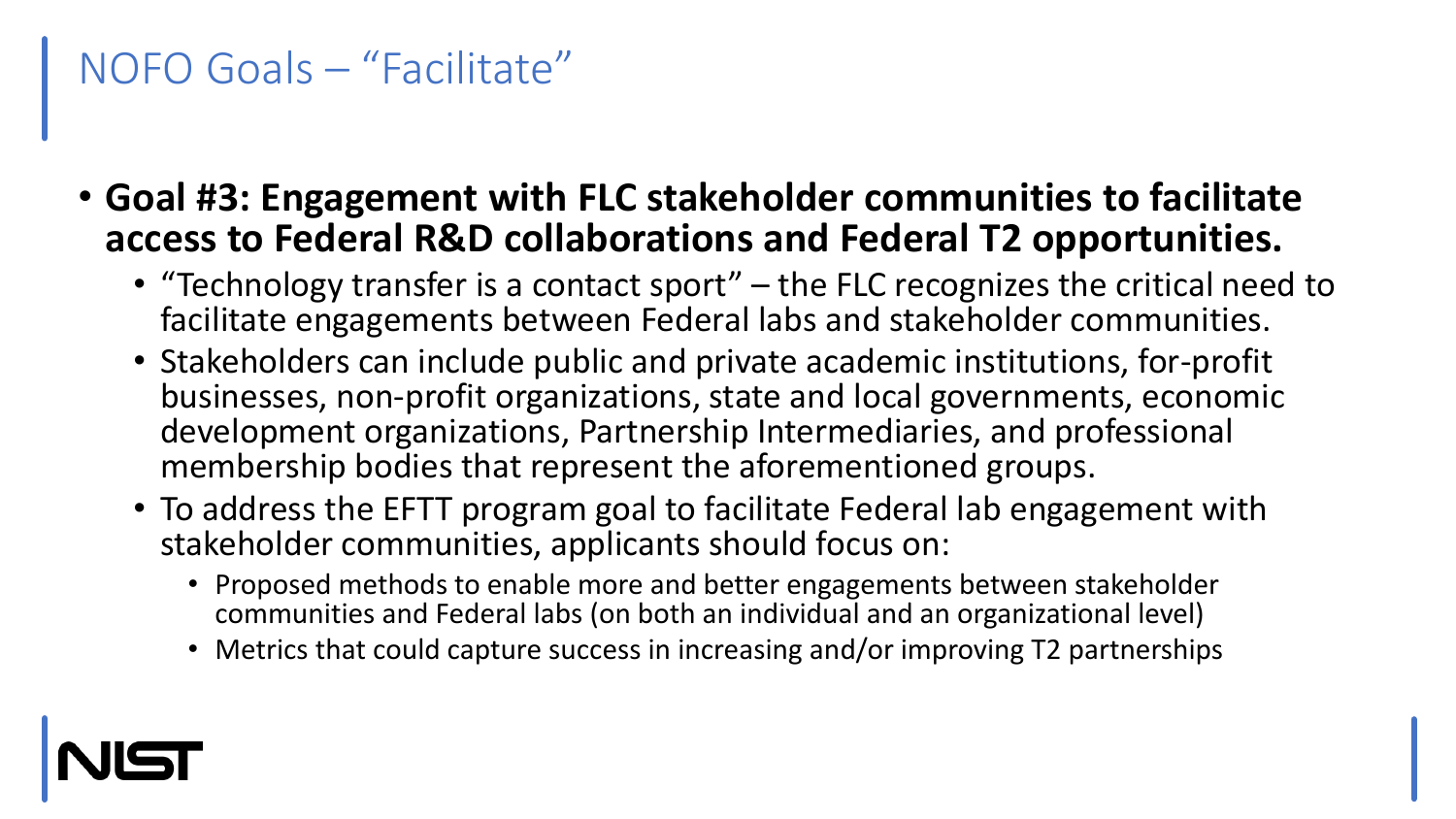### NOFO Goal #3 – "Facilitate"

#### EFTT Program activities could include:

• Outreach and engagement with stakeholder groups through individual meetings, showcases, conference attendance at other stakeholder groups' annual meetings (for example, the Association of University Technology Managers, the Licensing Executives Society, etc. or similar), and other inperson or electronic contacts

Examples of prior FLC efforts to facilitate engagement with the private sector include:

- Regional technology showcase events
- Partnering with the Small Business Innovation Research (SBIR) Road Tour to engage with small businesses at the regional level
- The creation of Technology Focus Areas to provide opportunities for the non-Federal sector to collaborate on commercialization activities around a particular tech sector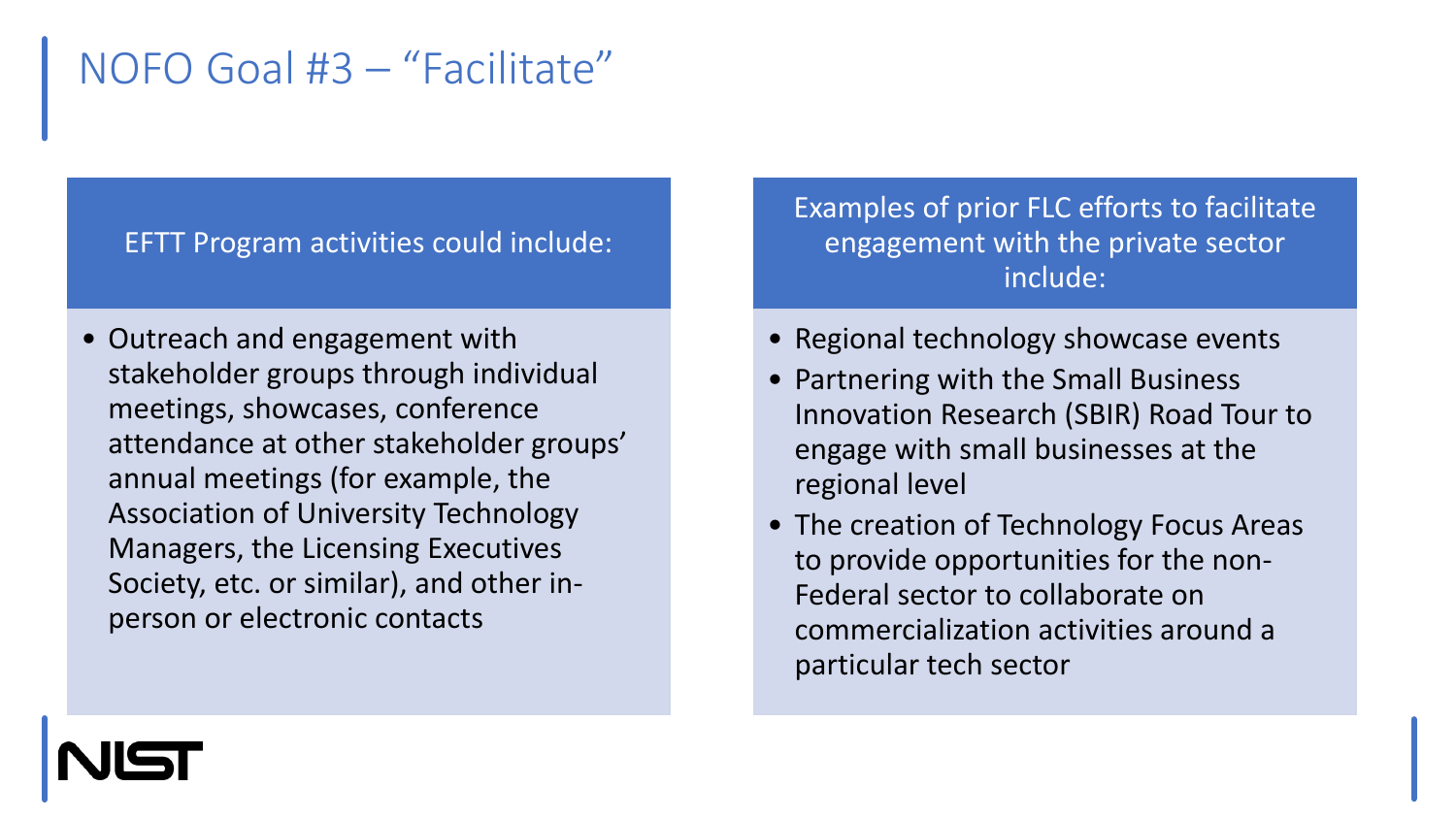## Application Overview

- Electronic applications only no paper
- Applications are submitted via grants.gov
- Be mindful of page limits, material beyond page limits will be redacted
- Consult the NOFO formatting guidelines
- DO NOT WAIT UNTIL LAST MINUTE TO SUBMIT ON GRANTS.GOV
	- We STRONGLY RECOMMEND you submit all application materials before AUGUST 16th!

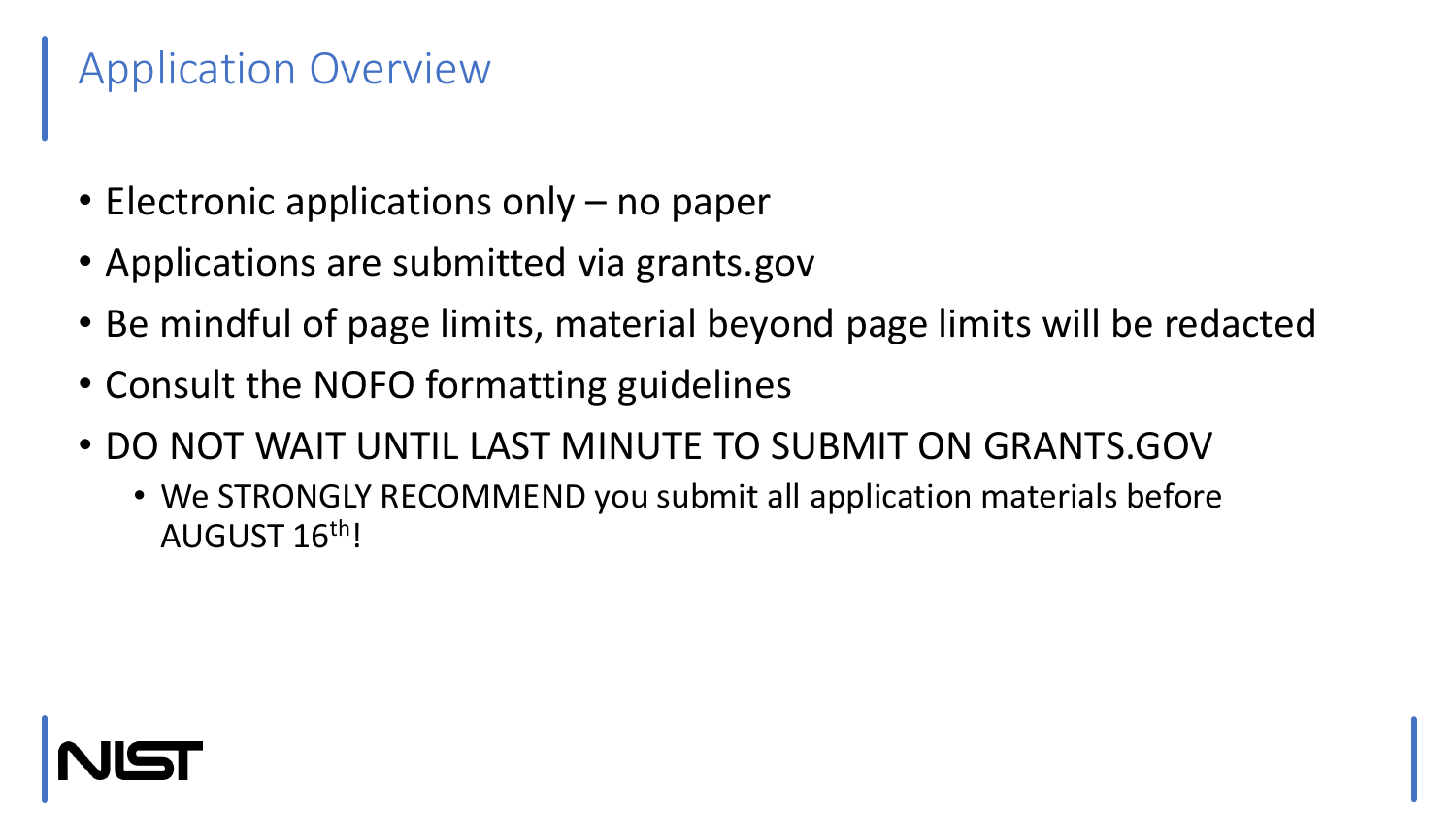### Application: Content and Form

| Section                                                                                                                       | Pages        | <b>Comments</b>                                                                                                                       |  |
|-------------------------------------------------------------------------------------------------------------------------------|--------------|---------------------------------------------------------------------------------------------------------------------------------------|--|
| <b>Project Narrative</b><br><b>Executive Summary</b><br><b>Project Approach</b><br><b>Statement of Work</b><br>Qualifications | 25 total     | Executive Summary should not exceed two<br>pages                                                                                      |  |
| <b>Resumes</b>                                                                                                                |              | Does not count toward page limit                                                                                                      |  |
| <b>Budget Narrative and Justification</b>                                                                                     |              | Does not count toward page limit                                                                                                      |  |
| Indirect Cost Rate Agreement                                                                                                  |              | If you have indirect costs in your budget; Does<br>not count toward page limit                                                        |  |
| Data Management Plan                                                                                                          | Maximum of 2 | Considered as part of administrative review<br>but not evaluated against any evaluation<br>criteria; Does not count toward page limit |  |

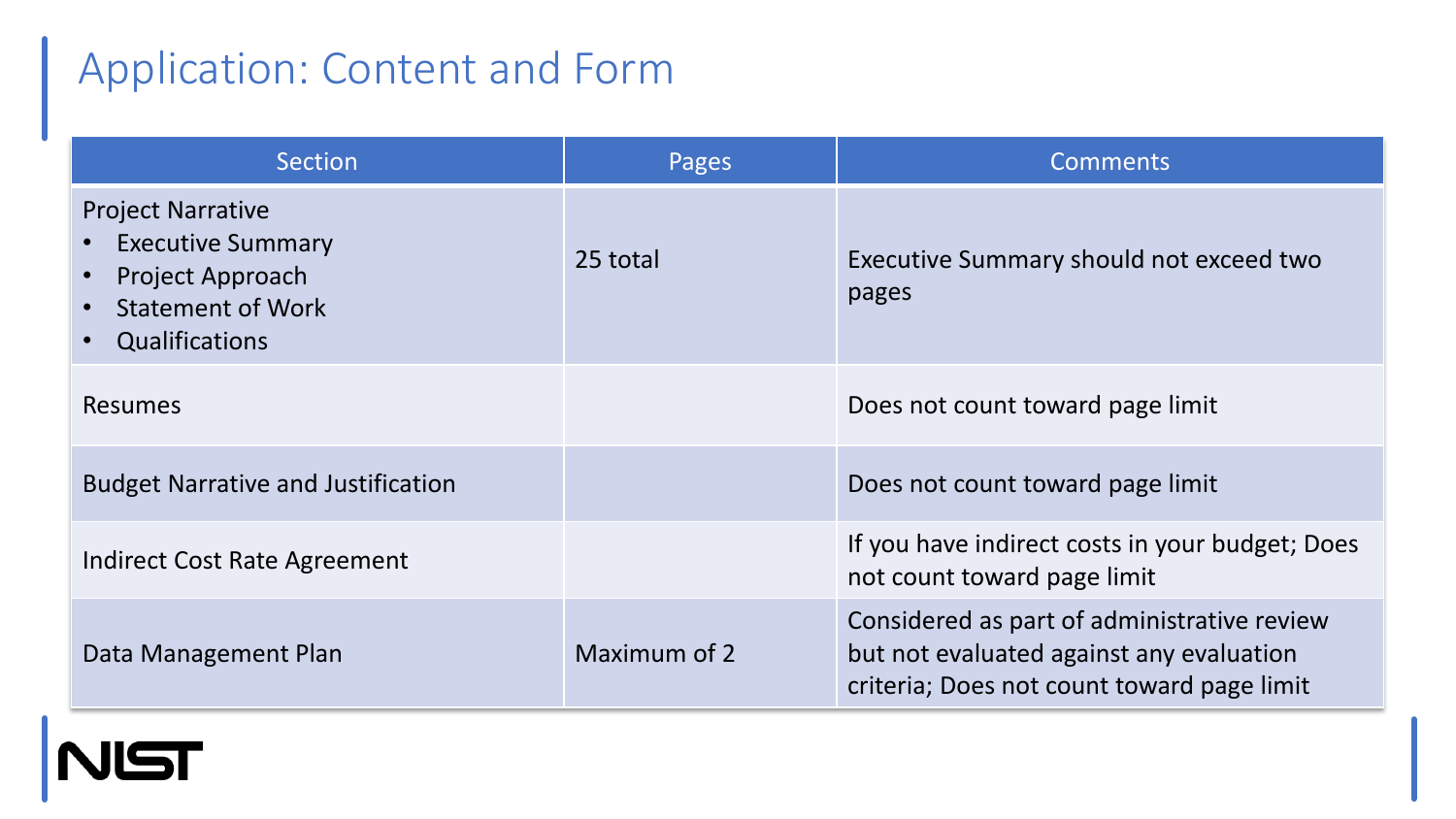### Application: Content and Form

| <b>Section</b>                                      | Pages | <b>Comments</b>                                                                                                    |
|-----------------------------------------------------|-------|--------------------------------------------------------------------------------------------------------------------|
| <b>Subaward Budget Form</b>                         |       | - If sub-recipients and contactors are included<br>in the application budget<br>- Does not count toward page limit |
| <b>Current and Pending Support Form</b>             |       | Does not count toward page limit                                                                                   |
| SF-424 (R&R), Application for Federal<br>Assistance |       | Does not count toward page limit                                                                                   |
| SF-424B, Assurances – Non-Construction<br>Programs  |       | Does not count toward page limit                                                                                   |
| CD-511, Certification Regarding Lobbying            |       | If applicable; Does not count toward page limit                                                                    |

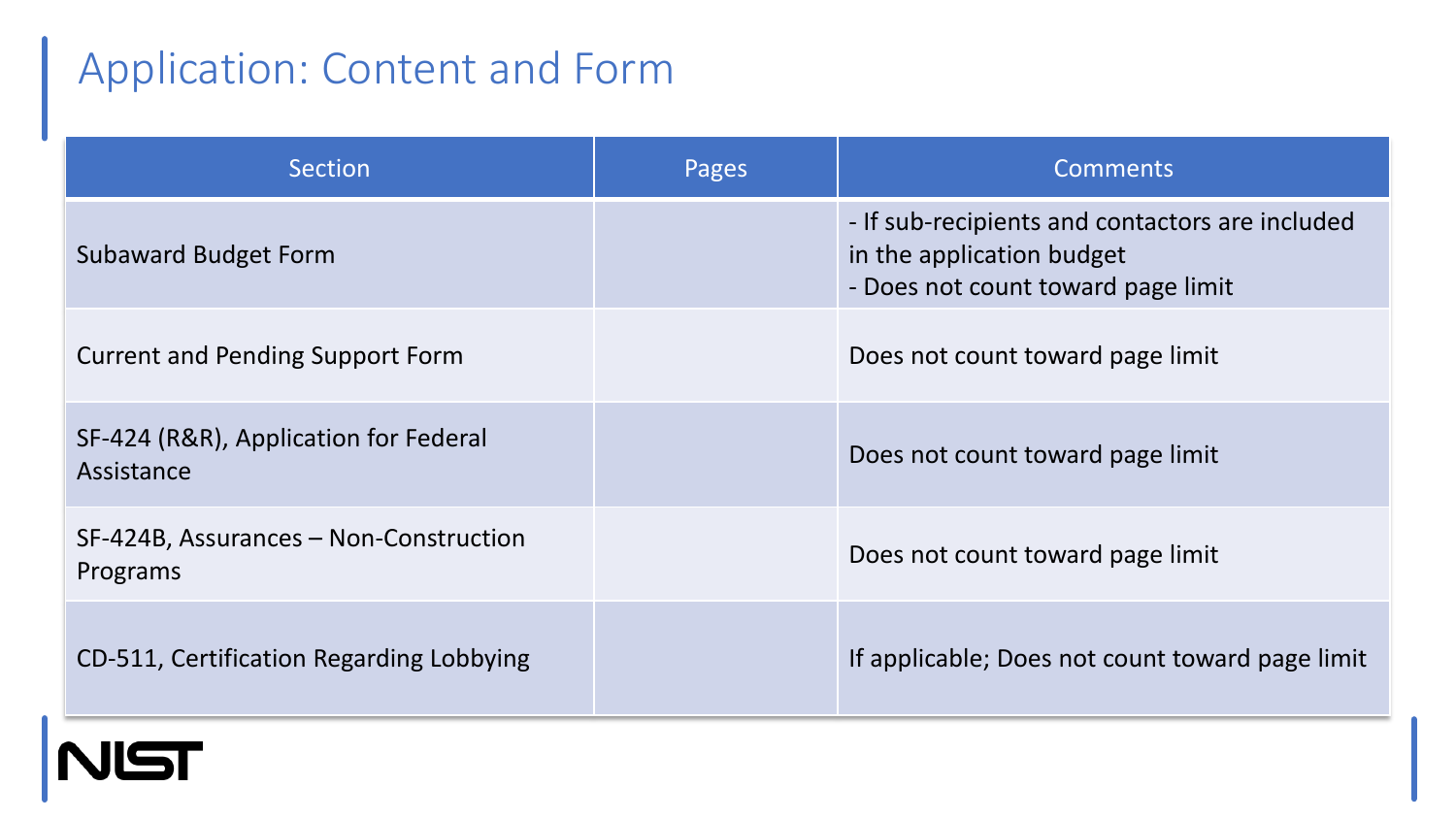# Application: Evaluation Criteria

| <b>Evaluation Criteria</b>                                                                                                                                                                                                                                                                           | <b>Maximum Points</b><br>(100) | <b>Relevant Application Section</b>            |
|------------------------------------------------------------------------------------------------------------------------------------------------------------------------------------------------------------------------------------------------------------------------------------------------------|--------------------------------|------------------------------------------------|
| Problems, Solutions, and Technical Approach:<br>Understanding of program goals<br>Approach is likely to achieve NOFO objectives<br>Approach will further the promotion of Federal IP and other<br>R&D resources, educate relevant stakeholders, and facilitate<br>access to Federal T2 opportunities | $15x3 = 45$                    | <b>Project Narrative: Project</b><br>Approach  |
| Statement of Work and Potential Impact:<br>Appropriateness, quality, reasonableness and completeness of<br>SOW<br>Potential impact of project results as described                                                                                                                                   | 20                             | <b>Project Narrative: Statement of</b><br>Work |



**The Notice of Funding Opportunity (NOFO) 2019-NIST-TPO-02 document is the official competition document. Please refer to the NOFO for further information about evaluation criteria.**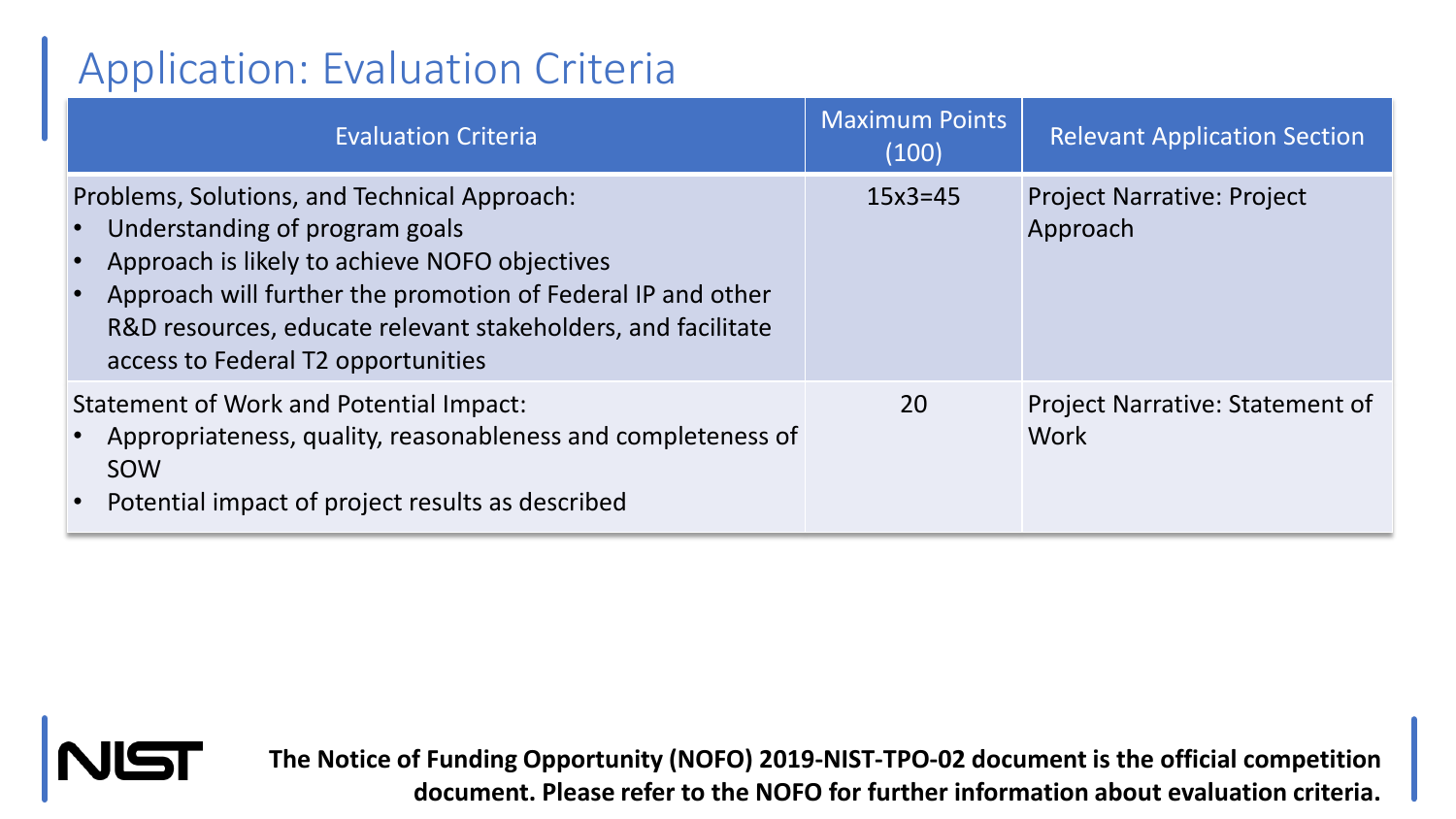## Application: Evaluation Criteria

| <b>Evaluation Criteria</b>                                                                                                                                                                                                                                                                                                                                                                                                                                                                                                                                                                                                                                                                                                                                                                                                                                                                                         | <b>Maximum Points</b><br>(100) | <b>Relevant Application Section</b>                                   |
|--------------------------------------------------------------------------------------------------------------------------------------------------------------------------------------------------------------------------------------------------------------------------------------------------------------------------------------------------------------------------------------------------------------------------------------------------------------------------------------------------------------------------------------------------------------------------------------------------------------------------------------------------------------------------------------------------------------------------------------------------------------------------------------------------------------------------------------------------------------------------------------------------------------------|--------------------------------|-----------------------------------------------------------------------|
| Qualifications and Experience of Key Personnel:<br>Appropriateness and qualifications of project leader and key staff<br>Past experience with efforts that are likely to contribute to the overall<br>success of the project:<br>Coordinating promotional, educational, and/or outreach activities of a large (400-600<br>member) professional organization<br>Facilitating technology commercialization or performing clearinghouse functions for<br>technology-related data<br>website and/or database development and maintenance<br>engagement and outreach to Federal laboratories, academia, the private sector, non-<br>profits, and/or state and local government institutions<br>knowledge of Federal T2 processes and Federal laboratories<br>technology commercialization, technology-based economic development,<br>stakeholder outreach, educational material development, or database<br>development | 15                             | Project Narrative: Qualifications,<br><b>Resumes of Key Personnel</b> |
| <b>Success Metrics:</b><br>Clarity and quality of proposed metrics and evaluating the<br>effectiveness of the EFTT program                                                                                                                                                                                                                                                                                                                                                                                                                                                                                                                                                                                                                                                                                                                                                                                         | 10                             | Project Narrative: Project Approach                                   |
| <b>Budget Narrative:</b><br>Practicality of proposed budget compared to proposed activities                                                                                                                                                                                                                                                                                                                                                                                                                                                                                                                                                                                                                                                                                                                                                                                                                        | 10                             | <b>Budget Narrative and Justification</b>                             |

**The Notice of Funding Opportunity (NOFO) 2019-NIST-TPO-02 document is the official competition document. Please refer to the NOFO for further information about evaluation criteria.**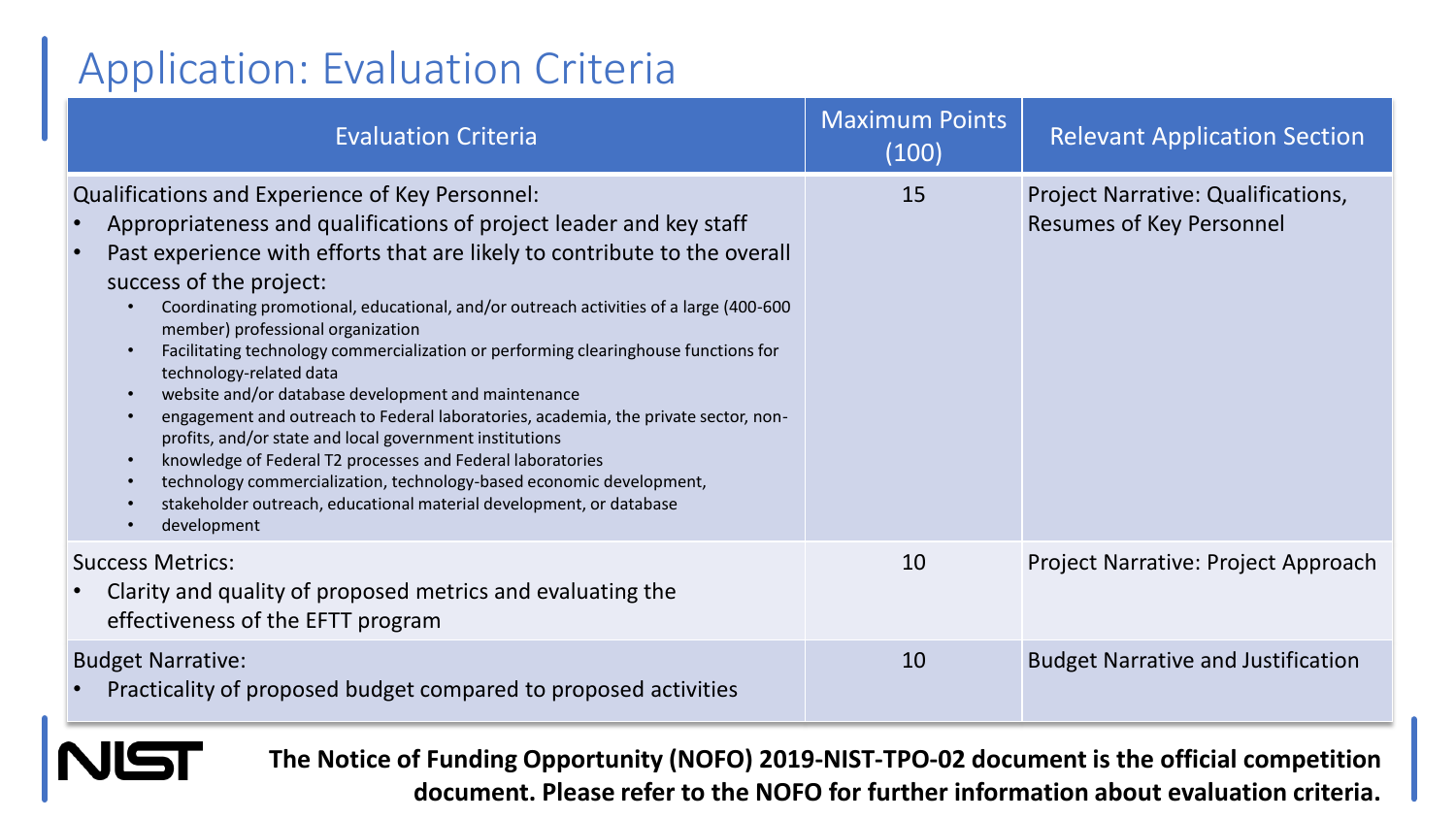# Applications: General tips

- Review the NOFO thoroughly prior to starting your application.
- Align with the overall goal in the program description in addition to the specific Goals and Objectives addressed by the application.
- Clearly state how each aspect of your proposed project specifically aligns with the goals listed in the NOFO.